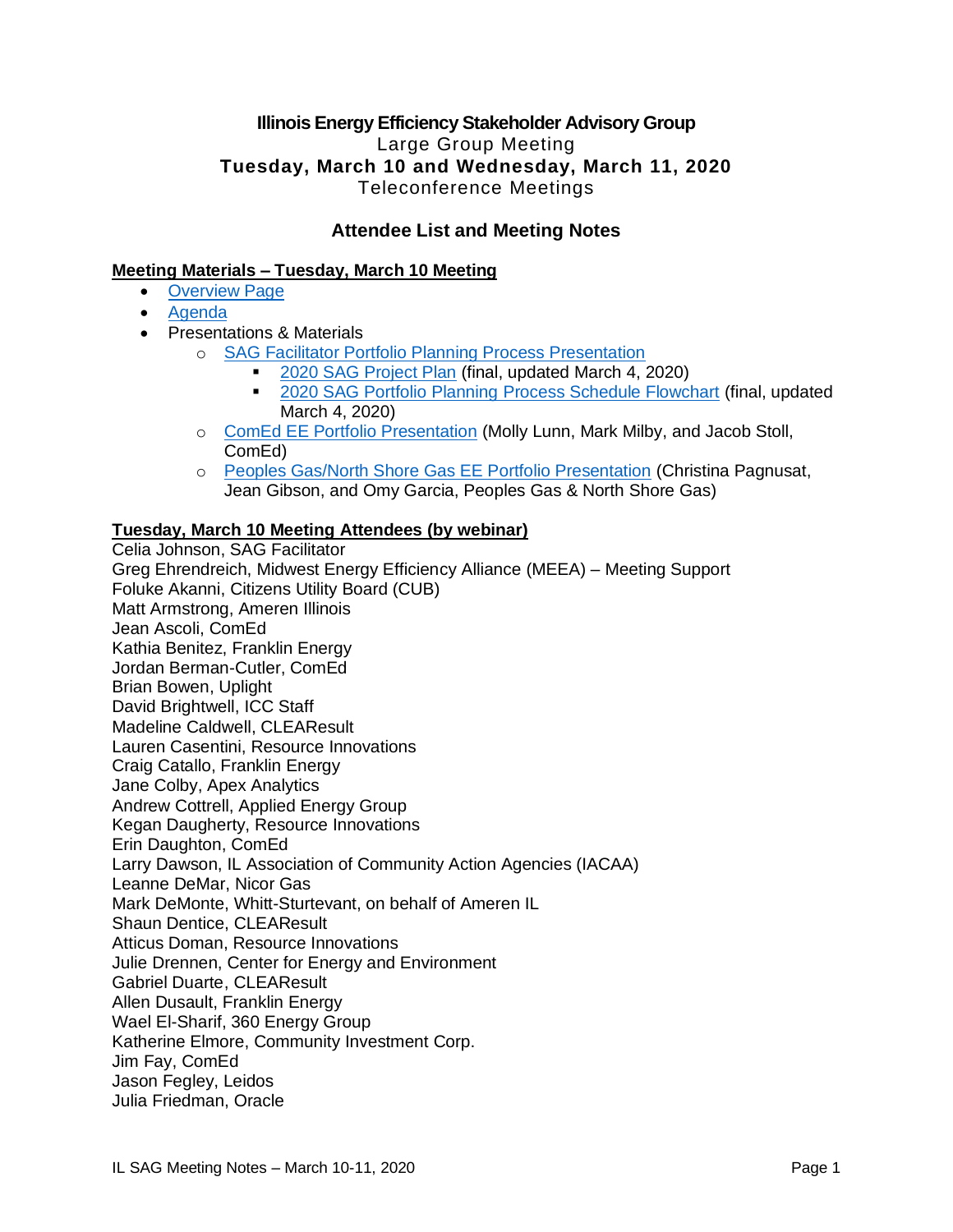Omayra Garcia, Peoples Gas & North Shore Gas Lauren Gage, Apex Analytics Margie Gardner, Resource Innovations LaJuana Garrett, Nicor Gas Jean Gibson, Peoples Gas & North Shore Gas Kevin Grabner, Guidehouse Andrey Gribovich, DNV-GL Walid Guerfali, ICF Mary Ellen Guest, Chicago Bungalow Association Randy Gunn, Guidehouse Kelly Gunn, ComEd Vince Gutierrez, ComEd David Hernandez, ComEd Jim Heffron, Franklin Energy Travis Hinck, GDS Associates Jim Jerozal, Nicor Gas Kristen Kalaman, Resource Innovations David Kalensky, Gas Technology Institute Mike King, Nicor Gas Larry Kotewa, Elevate Energy Bruce Liu, Nicor Gas Molly Lunn, ComEd Adam McMurtrey, Exxon-Mobil Brady McNall, DNV-GL Rebecca McNish, ComEd Samarth Medakkar, MEEA Tim Melloch, Future Energy Enterprises Mark Milby, ComEd Abigail Miner, IL Attorney General's Office Zenia Montero, ICF Jennifer Morris, ICC Staff Phil Mosenthal, Optimal Energy, on behalf of IL Attorney General's Office Kelly Mulder, ILLUME Advising Denise Munoz, ComEd Jennifer Muss, City of Chicago Chris Neme, Energy Futures Group, on behalf of NRDC Rob Neumann, Guidehouse Victoria Nielsen, Applied Energy Group Randy Opdyke, Nicor Gas Antonia Ornelas, Elevate Energy Briana Parker, Elevate Energy Patricia Plympton, Guidehouse Christina Pagnusat, Peoples Gas & North Shore Gas Lauren Pashayan, IL Attorney General's Office Hanh Pham, Willdan Michael Pittman, Ameren Illinois Jared Policicchio, City of Chicago Alberto Rincon, Future Energy Enterprises Zach Ross, Opinion Dynamics Emma Salustro, ComEd Leah Scull, CLEAResult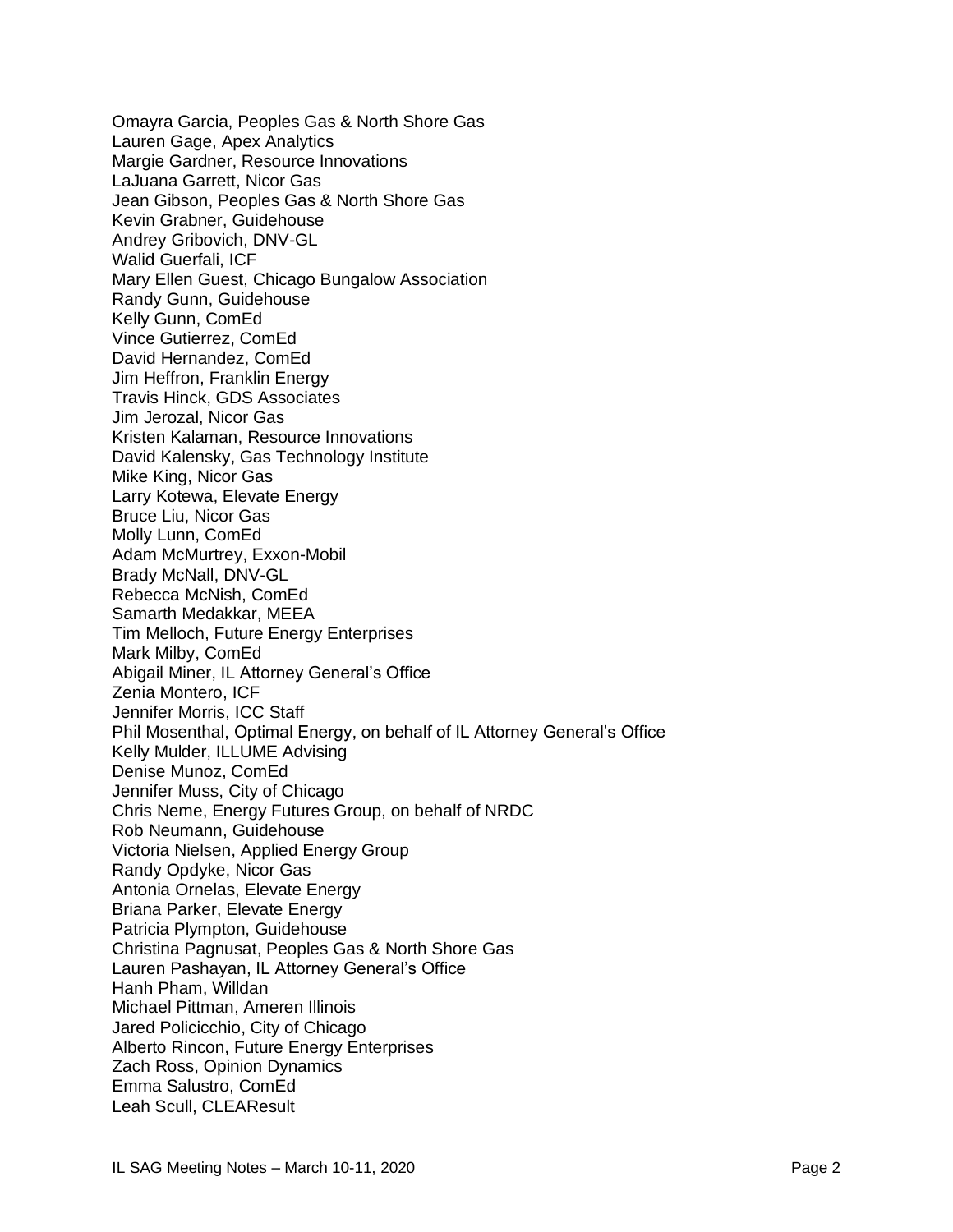Shelita Wellmaker, Ameren Illinois Kristol Simms, Ameren Illinois Raman Singh, ICF Jacob Stoll, ComEd Mark Szczygiel, Nicor Gas Brian Tomkins, Metropolitan Mayor's Caucus Taso Tsiganos, IL Attorney General's Office Andy Vaughn, Leidos Ted Weaver, First Tracks Consulting, on behalf of Nicor Gas Tiffany Welch, ICF Selena Walde Worster, Erthe Energy Solutions Angela Ziech-Malek, CLEAResult Arvind Singh, DNV-GL Chris Vaughn, Nicor Gas Sara Wist, Cadmus Group Mary Johnson, Resource Innovations Marisa Joyce, Elevate Energy John Lavallee, Leidos Fernando Morales, Ameren Illinois Andrea Salazar, Michaels Energy

# **Meeting Notes**

Follow-up questions indicated in red.

# **SAG Portfolio Planning Process Kick-Off**

*Celia Johnson, SAG Facilitator*

- Administrative notes
	- $\circ$  Check your spam filter & put SAG emails on the "safe sender" list with IT if you find any in the junk mail folder
	- o Draft evaluation materials for PY2019 are available for review on the website: <https://www.ilsag.info/evaluation-documents/draft-evaluation-materials/>
- SAG goals review
- Portfolio planning process focus for 2020
	- o Consensus seeking on 2022-25 plans
		- Plans filed by March 1, 2021
	- $\circ$  Foundational issues budgets, objectives, ideas, design
	- o Process: forward-thinking; includes stakeholder EE ideas & IQ advisory committee EE ideas; 7-step process (we are on Step 1)
	- o Timing Addl meetings through Nov; Negotiations begin mid-Nov.
	- $\circ$  As needed will do teleconference rather than in-person (i.e. due to coronavirus disruption)
- Participation in SAG meetings & working groups open to all parties, exc. w/ financial conflict; 3 active 2020 Working Groups – Market Transformation, Midstream-Upstream, Non-Energy Impacts Working Group
- IQ Committees are outside of SAG, SAG will coordinate with those committees
	- o Joint meetings w/ IQ North scheduled for May, June, Oct, Nov
	- $\circ$  IQ Facilitation Team will work with IQ South participants to get ideas and feedback
- EE Ideas
	- o Stakeholder ideas due by 4/1/2020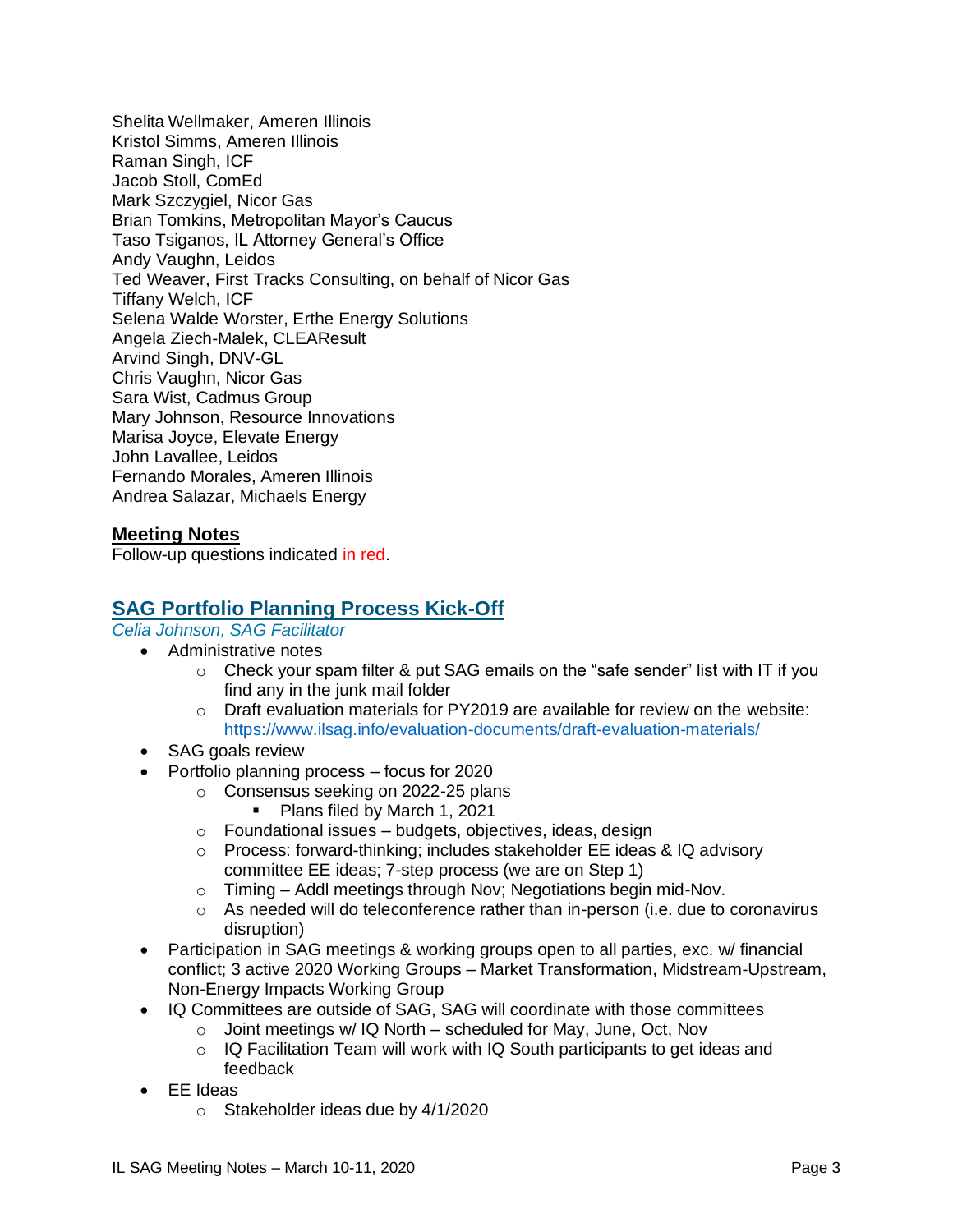- o Opportunity to present ideas & innovations for utilities to consider in 3 buckets: changes to current portfolio, stakeholder ideas, utility & advisory group ideas
- o Review committee will meet in April, ideas shared in May

*Q: (Chris Neme) Is 4/1 deadline for non-IQ ideas or is it the same? A: Deadline is by organization type – SAG participants are 4/1; community-based orgs have diff deadline because IQ Committee process has not been presented yet*

*Q: (Chris Neme) If there is more discussion in April of IQ might generate more ideas from stakeholders*

*A: (Molly Lunn) There will not be new materials from what is presented to SAG today*

# • SAG Working Group Activities overview

- o NEI Working Group
	- NEI and economic impact research that began in 2018
	- Methodology & preliminary results have been discussed
	- May discuss incorporating into TRM or CET
	- 2020 activities
		- Discussion of CET in 2022-25 plans
		- Review prelim IQ NEI studies
		- Discuss how reporting will go
- o Market Transformation Savings Working Group
	- **■** MT savings evaluation & estimation
	- MEEA & RI working on some issues to present
	- Goal to reach savings protocols for TRM
	- 2020 quarterly meetings
- o Midstream-Upstream Working Group
	- New WG to discuss opportunities to develop programs
	- Identify successful programs & lower-cost measures
	- 3 teleconferences scheduled in 2020, coinciding with planning process steps
- SAG Process Guidance Document provides an overview of

*Q: (webinar) Definition of financially interested parties?*

# *A: Celia will circulate the definition; it is available in the Project Plan and Process Guidance Document*

*Q: (Kristol Simms): Should we anticipate some kind of COVID-19 impacts (e.g. travel restrictions on on-site visits) - could we check in in a few weeks?*

*A: (Celia Johnson): Yes, that may impact activities, will follow-up on how to address.* 

# **ComEd Portfolio Overview**

• Agenda: 2019 results & 2020 implementation; R&D update; plan 6 overview

# *Molly Lunn, ComEd*

- Quarterly report has the details, we will go higher-level overview
- 2019 achieved 105% savings (*ex ante*), 100% budget (<0.01% over)
	- o Income eligible was way over goal (lighting!)
	- $\circ$  IQ budget included some programs that were under public & third-party as well total on all income-eligible was over \$46M (without R&D) - more than was stipulated and caught up the 2018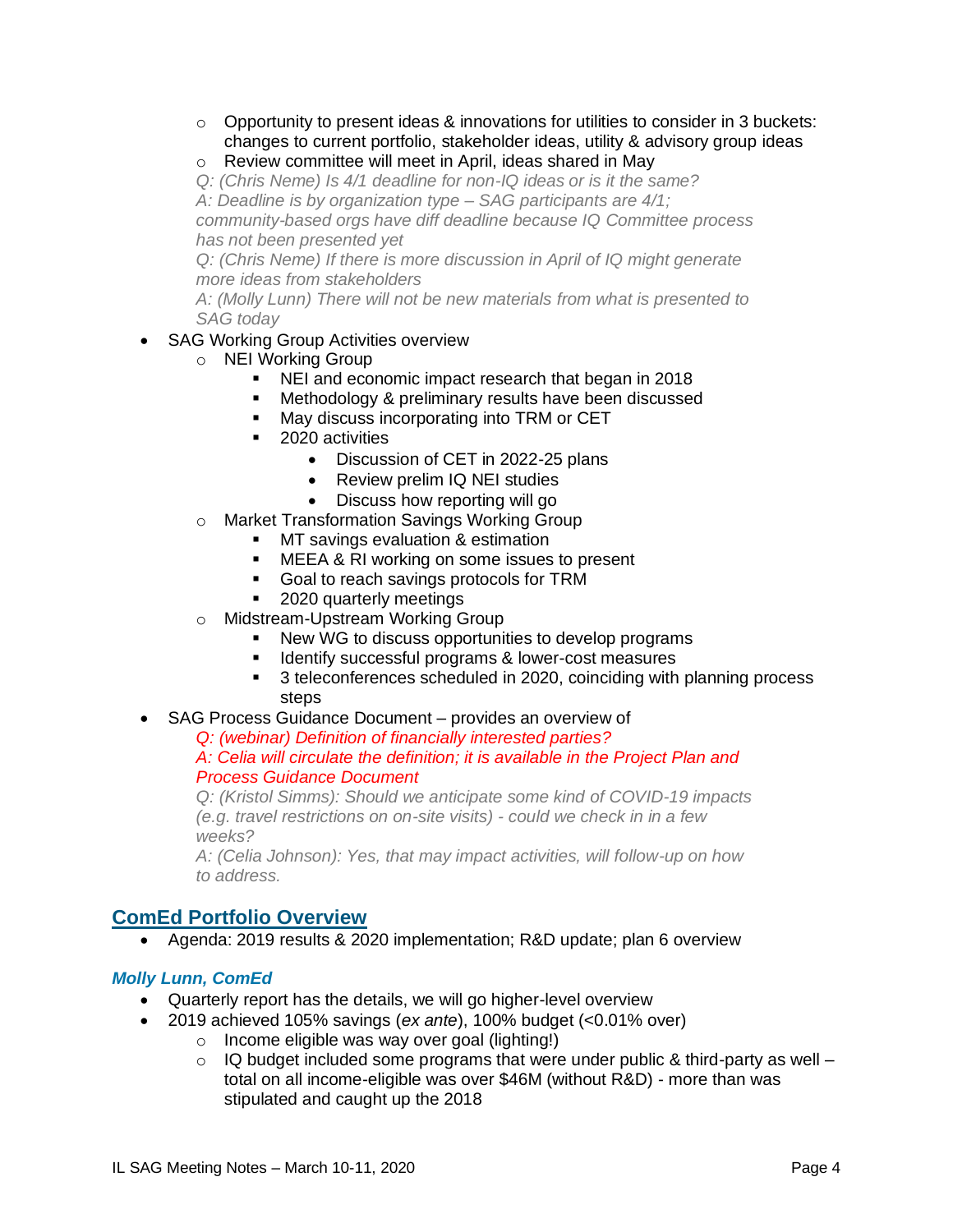*Q: (Chris Neme) Does that include portfolio level costs?*

*A: I think it excludes those, check the quarterly spreadsheet – these are just from the first tab in the spreadsheet*

*Q: (Neme) \$48 million including portfolio level costs & R&D? A: Yes, that's right, the \$42M is the stipulated amount without those, \$48 with*

- C&I programs were a little under
	- o Discontinued CHP because of lack of participation
- Meeting mandate on public, though looking for deeper savings
- Third party over-achieved on filed goal. Many of those were pre-existing strong programs and helped get over the goal. The rest were in a growth year in 2019 and under-performed. Expect all will achieve in 2020. Dropped New Manufactured Homes program – no production and no pipeline
- Market Transformation, Demand Response and Portfolio Level costs only no savings
- Volt Optimization expected to be at 90%, capital lights overachieved goal under budget, maxed out on therm conversion. Some lighting carryover.

*Q: (Chris Neme) Therm conversions – that's what you were allowed to claim, even though you actually generated more - what was the order of magnitude difference?*

*A: Yes, about double*

*Q: (Kristol Simms) For therm conversion, are you doing it through joint programs or all-electric (B-25?)*

*A: I think that we are claiming all the therm conversion from low income programs. (Jacob Stoll) - Following IE, then joint, then everything else – Guidehouse will go through all the portfolio and assign which ones we are coming from*

*Q: (Chris Neme) in 2018 gas savings were double what you could claim; calculation included both types of programs Kristol talked about; both are being counted but you then go through the protocol that Jacob laid out? A: Yes, that's accurate*

*Q: (Phil Mosenthal) What share of streetlighting is Chicago?*

# *A: Savings were 77% Chicago, I can get incentive numbers*

*Q: On non-Chicago street lighting, is there a diverse range of municipalities participating?*

*A: 61 participating municipalities, range of sizes*

*Q: Is there any [lighting system] redesign being done? Or is it just pole for pole swap?*

# *A: Will follow-up.*

- Will be discussing residential from the customer facing perspective.
- Residential offerings overview from 2019
	- o New construction discontinued for 2020
	- o Non-Income Eligible Weatherization phased out for 2020 because of high cost per kWh
	- o Highlights
		- Home Energy Report target rank pilot more impactful than "worse than neighbor" - final report due end of Q1
		- Process improvements e.g. Reduced call volume and cancellations with online scheduling; improved processing time on rebate applications & reduced rejections; text reminders for FF recycling
		- Decreased incentive level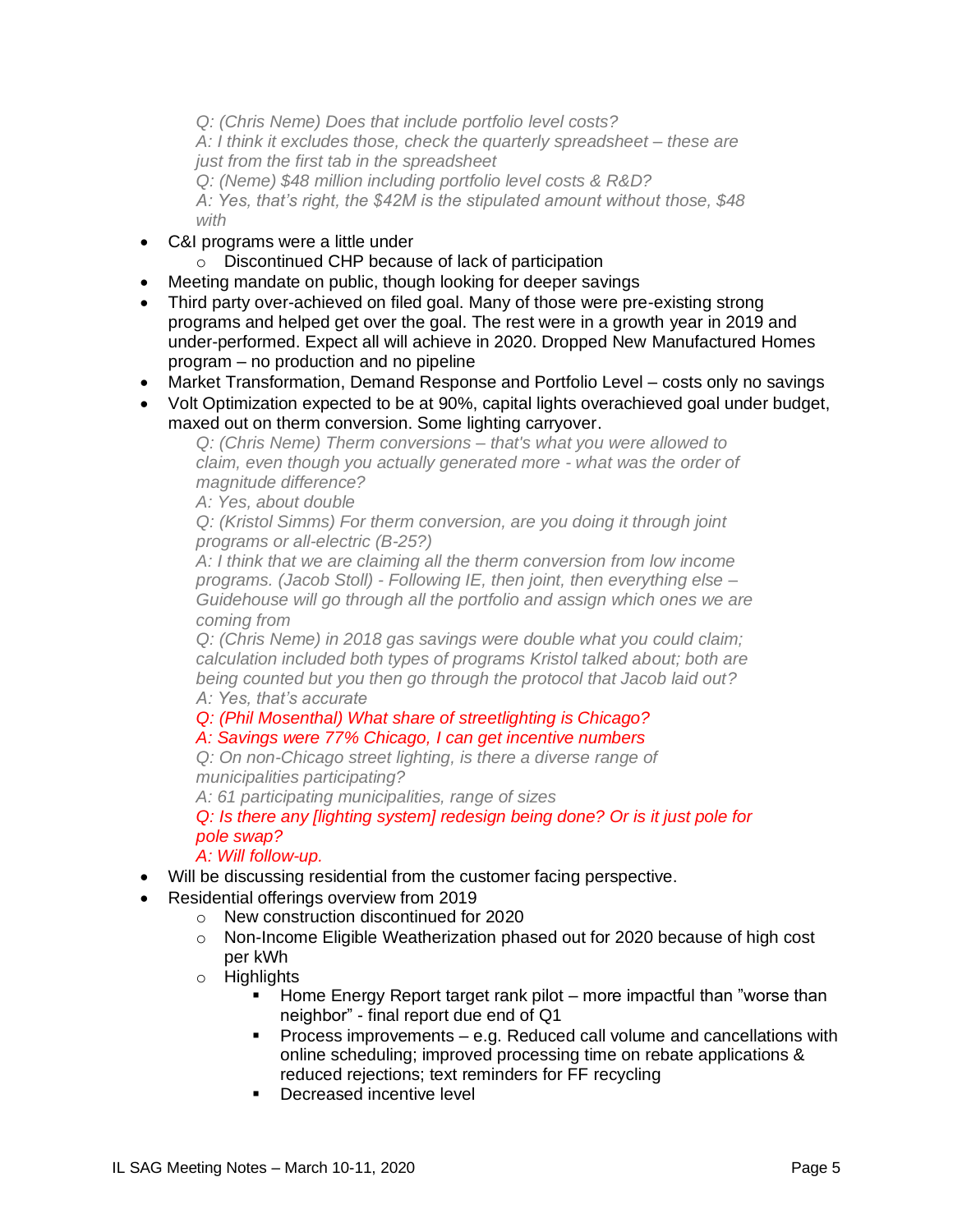*Q: (Kristol Simms) What is your incentive for appliance recycling?*

*A: \$35 (reduced from previous)*

# • 2020 Res Updates

 $\circ$  Added & removed measures; shifted some measures; reviewed implementers & programs

*Q (Chris Neme): Is participation in HERs same in 2019 as 18? Same in 2020?*

*A: Will be about the same in 2020 as in 2019; we think we've hit the right balance on that program*

*Q: Dropped from 2018 to 2019, how much?*

*A: First year savings is about 60k MWh* 

*Q: About a ¾ drop from 2018 then. You met savings & spending goals-*

*those were first year savings; how did that do in 2019?*

*A: Anticipating about 108%*

*Q: (Phil Mosenthal) Did you eliminate all omnis?*

*A: Only on market rate, not on IQ*

- Income Eligible Overview
	- $\circ$  Food Bank/Pantry & Kits 3<sup>rd</sup> party programs
	- o Whole building programs

# ▪ Discontinued New Manufactured Homes (lack of production)

### o Product discounts

*Q: How have savings broken out between whole building and other initiatives?*

*A: Predominantly it's the product discounts, then food bank; lots of the therms come out of the SF/MF program*

# o 2019 Highlights/2020 Overview

- Serving 34 counties
	- Staffing capacity survey
	- CAAs met with utilities to discuss mods to utility portion to drive lower costs & higher savings – incorporate into 2020 planning (will be presented tomorrow)
	- MF from Elevate has been most cost-effective \$0.31/kWh
	- New public housing authorities participating

#### About 30% of product discount sales through independent retailers

*Q: (Chris Neme) Public housing – is the nature of engagement similar to LI MF – assessment & promote whole building perspective then treat; or is it help with procurement & etc.?*

*A: To date has been focused on former but there has been some meeting on long-term planning with PHAs including possible procurement in the future*

#### o 2020 IE updates

- Reduced omnis, increased specialties & power strips & door sweeps
- Partner w/ gas utils maybe later this year
- Shifted budget from SF to MF because more customers
- MF homes program needed shifts to improve customer experience & participation

### ■ Removed LED omnis from big box, removed window AC, etc.

*Q: On SF/MF are those all joint with gas?*

- *A: Some joint, depends on jurisdiction (in/outside of Chicago)*
- *Q: Why joint only in city?*
- *A: It was right for us but not necessarily for other utilities; I can't speak for*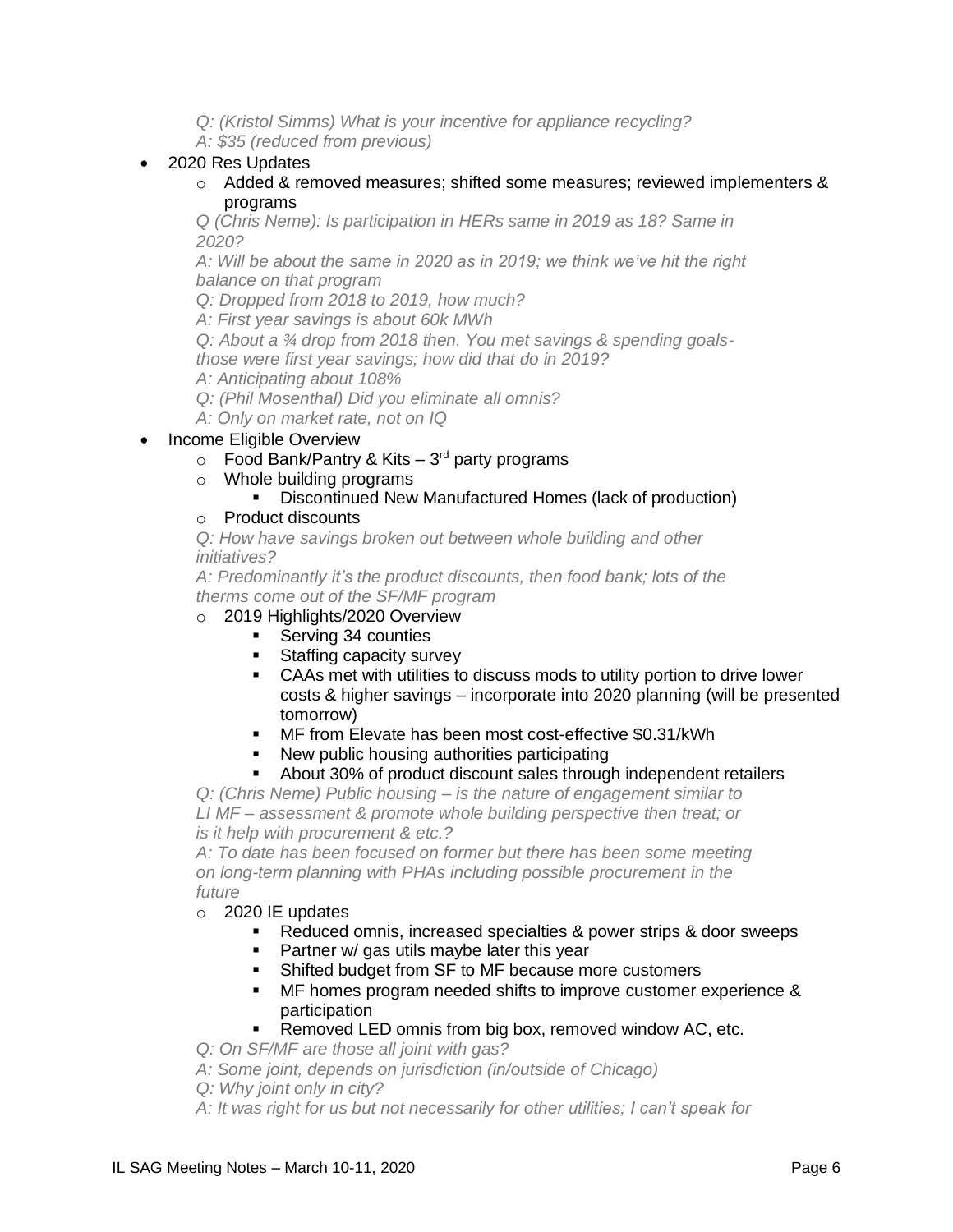*others*

*Q: (Jennifer Morris) Any plans to start collaborating with Nicor on income eligible?*

*A: We collaborate on the utility-only portion through IHWAP but work through CBA and Elevate we have talked about it but have not reached an agreement on a joint program so far.* 

*Q (Chris Neme): For MF component through CAAs – is it all CAAs in territory or do only some CAAs serve MF?*

A: Some portion. There are a number of them and we can follow up. Will *provide an appendix to the ComEd slides with a recent IQ North presentation.*

- C&I Overview
	- o Assessments & studies; Incentives, DI & Kits; Instant discounts
	- o Most of the incentives, etc. were new for 2019
	- o 2019 Highlights
		- **Process improvements in many places**
		- Online intake has been big improvement on several offerings

*Q: (Jared Policicchio) What do you mean by 24% increase in the Standard offering public sector projects?*

*A: Number of public sector projects, numbers in filed table*

- **EXECT** Lots of potential in virtual commissioning
- Lots of success with Compressed Air Fix it Now program
- Startup year for third-party C&I pipeline for 2020 is built

*Q (Phil Mosenthal): On compressed air – are you providing education process to detect leaks, etc.?*

*A: I believe we go in and identify leaks and look for other opportunities – can have industrial system lead provide more detail*

*Q (Chris Neme): What do you mean by virtual commissioning? A: Will have to defer to retrocommissioning team on this, will follow up*

- o 2020 Updates
	- Small biz kits expanded to small public sector
	- Strong pipeline for nonprofits trying to get beyond lighting
	- Outreach network of providers; centralized management of providers to reduce market confusion
	- Benchmark against other utilities we aren't getting the same participation from our large customers need to drive engagement

*Q (Chris Neme): Can you tell us what percentage of top 100/1000 large customers are participating?*

### *A: Will follow up*

*Q: (webinar) Are there savings from DR?*

*A: We did not claim the savings from DR or count in 2018 and won't be counting for 2019 I think. Those programs haven't been evaluated in several years.*

*Q: (Chris Neme): Have you explored integrated EE/DR delivery (with DR funded elsewhere) to share customer acquisition costs, drive engagement, one stop shop?*

*A: Will be talking about for the next plan. EE is part of a team with solar, DR, future EVs, etc. – and we will be trying to work through how we integrate that with the right cost allocation & prudence Q: (Jared Policicchio) Is the City lighting project considered a custom C&I* 

*project? Is it in the public portion of C&I?*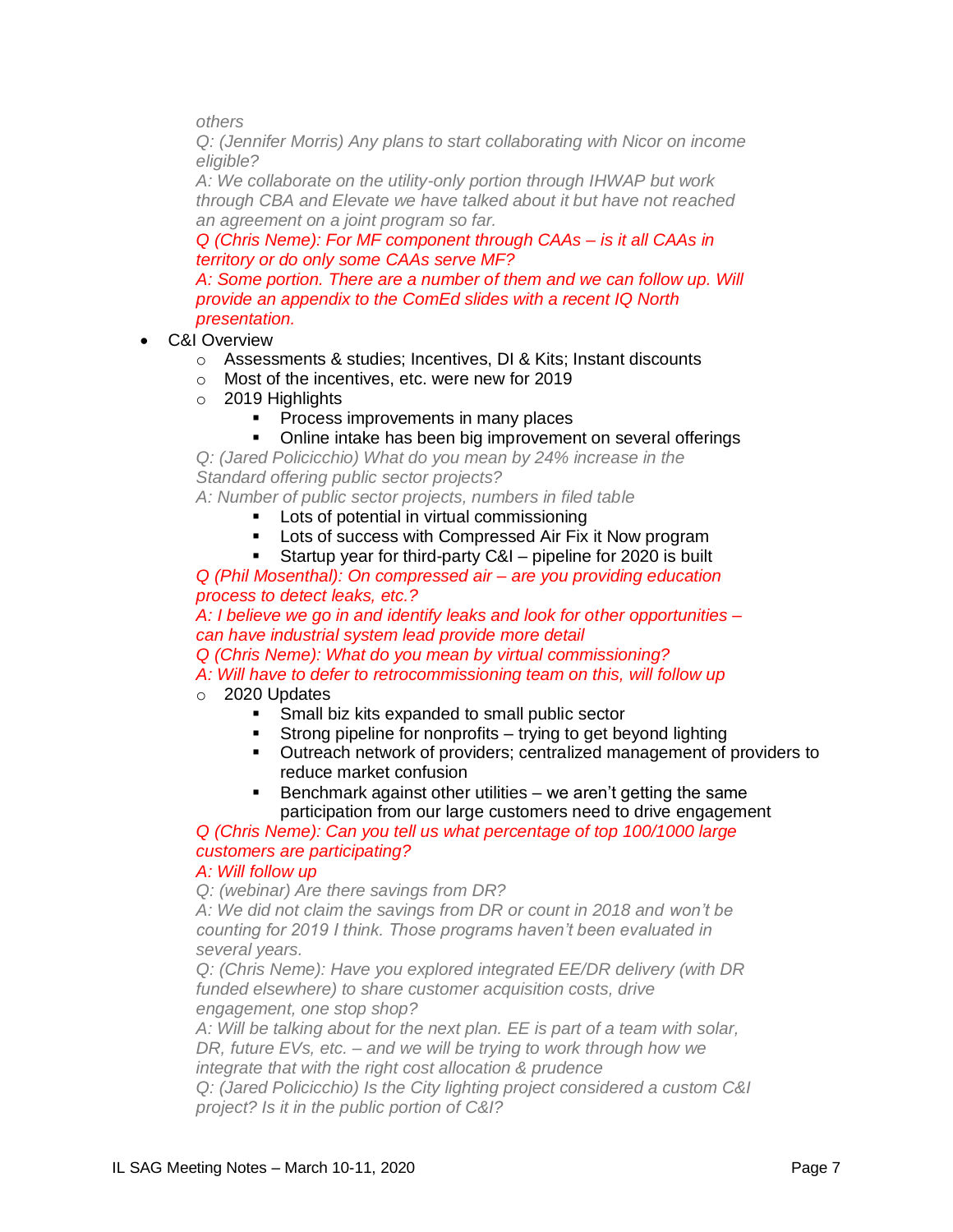*A: No, it's street lighting and it's included in there* 

*Q: ComEd's Quarterly Report uses it as an example for public custom A: That is the controls portion, replacement of actual lamps is in street lighting*

# *Mark Milby, ComEd - R&D Update*

- Snapshot of activity
	- o Active Projects (29 emerging, 4 MT)
	- o Completed (21 emerging, 9 MT)
	- o 38 active partners
	- $\circ$  218 proposals since 1/1/18 formal review process now (online portal)
- Report summary in ComEd quarterly report attachment and ComEd website: [https://www.comed.com/SmartEnergy/InnovationTechnology/Pages/EmergingTechnolog](https://www.comed.com/SmartEnergy/InnovationTechnology/Pages/EmergingTechnologies.aspx) [ies.aspx](https://www.comed.com/SmartEnergy/InnovationTechnology/Pages/EmergingTechnologies.aspx)
- Project updates
	- o Emerging
		- Industrial Energy Management Information Systems (EMIS)
			- Leidos
			- Customizing EMIS to customer needs
			- Focus on direct customer process use get beyond compressed air & lighting
			- Potential overlap to enhance SEM

*Q (Phil Mosenthal): Are you testing both with people doing SEM already and those that aren't?*

*A: Yes, probably not a statistical sample but we are trying to do some spread to get at best practices*

*Q: Interesting to see if some of the savings are the same as in SEM or if they get at different savings*

*A: Yes, and whether we can reach a new class of customers as well*

- **Electric New Homes** 
	- Retired Res New Const program; team researching new vision for that program model to get past barriers
	- If it is reinvented as a high-performance electric only new homes program targeted at builders – change set of measures
	- Very small market currently ~30 homes per year by boutique builders – will be a very small program when it is developed but optimistic that there is long-run potential.
	- Less of a new tech pilot, more about program design and market adoption
	- Could also promote other things outside of EE space (rates, EV, solar, etc.)

*Q: (Jared Policicchio) Is there any MF aspect, or only SF?*

*A: Only SF at this time with the pilot*

*Q: (Chris Neme) Are you only looking at market rate builders or doing anything with recruiting affordable housing developers? (e.g. Michigan DTE & Consumers)*

*A: We have an AH New Construction that is very active, these models could feed into that as well, but not through this pilot which is just SF market rate. But transferable to that path.*

*Q: Does AH New Const have both SF and MF?*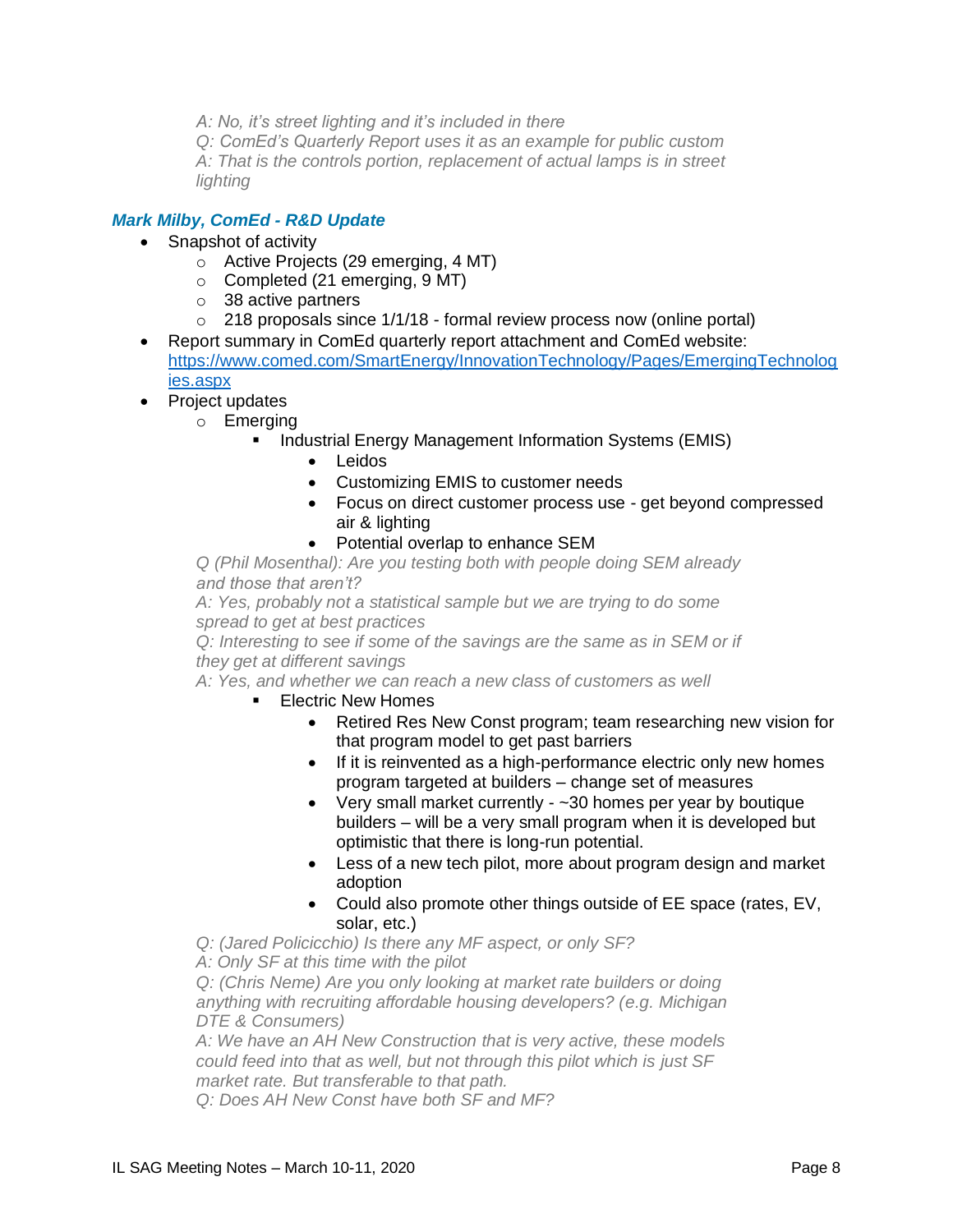*A: Yes, and we are talking with that team whether there is a path for the very high-performance projects. Still funds at a higher level than the market rate programs.*

*Q: (Chris Neme) is there a report on that 2019 research? A: If it is public shareable, I will check on that*

- Networked lighting controls market research
	- Not launched vet
	- Strong growth potential forecast by DOE, etc. for NLC
	- Might need more work to get on the forecast track
	- Market study to ID barriers, reasons for not participating, etc. To design interventions to really get at true market potential

*Q: (Jennifer Morris) Vendor or in-house?*

*A: Mostly in house but also our emerging tech vendor, but no signed agreement yet. Will use 3rd party for interviews probably because of lack of staff capacity*

*Q: (Kristol Simms) We might want to follow up with you on that Q (Chris Neme): My colleague Dan Mellinger has insights on some of this research, could help with a head-start, feel free to reach out. His analyses regionally and nationally are forecasts of the potential that could be gone after rather that what we expect, lots of balance and tradeoffs.*

*A: Yes, based on his presentation to SAG in September, we are taking a closer look at networked lighting, we will want to get his feedback on the survey*

# • Emerging Technologies under investigation (NOT exclusive)

- o Absorbent air cleaning pilot
- o Ductless heat pumps pilot
- o Switched resistance motors modeling
- o Thermal energy storage research
- $\circ$  Smart valves recruiting for pilot
- o Propane refrigerant display cases testing
- $\circ$  Pressure optimization on water distribution considering
- o Automated chiller tube leaning considering
- o Magnetic bearing chiller compressors considering
- *Q: Ductless heat pumps – just traditional ones or VRF?*
- *A: Cold climate single or multi-head systems*

*A: (Jean Ascoli) We have done projects with VRF in some of the Affordable Housing space*

*A: Focus on cold climate because we want to look at retrofit for existing buildings – most opportunity here right now. Already in TRM, not really emerging, but lots to learn about performance, customer experience, etc.*

# • ENERGY STAR retail products platform

- National mid-stream program from ES
- True MT program
- ComEd will bring the total US market addressed up to 20%
- Help to understand MT evaluation methods
- *Q: (ICF) We're excited. Wonder if you plan to join starting in April?*

*A: Yes, basically mid-year; working with NEEA on this as a partner to help us navigate the process*

*Q: What will happen to downstream incentives?*

*A: Planning to keep in place, will have to work with Guidehouse; probably*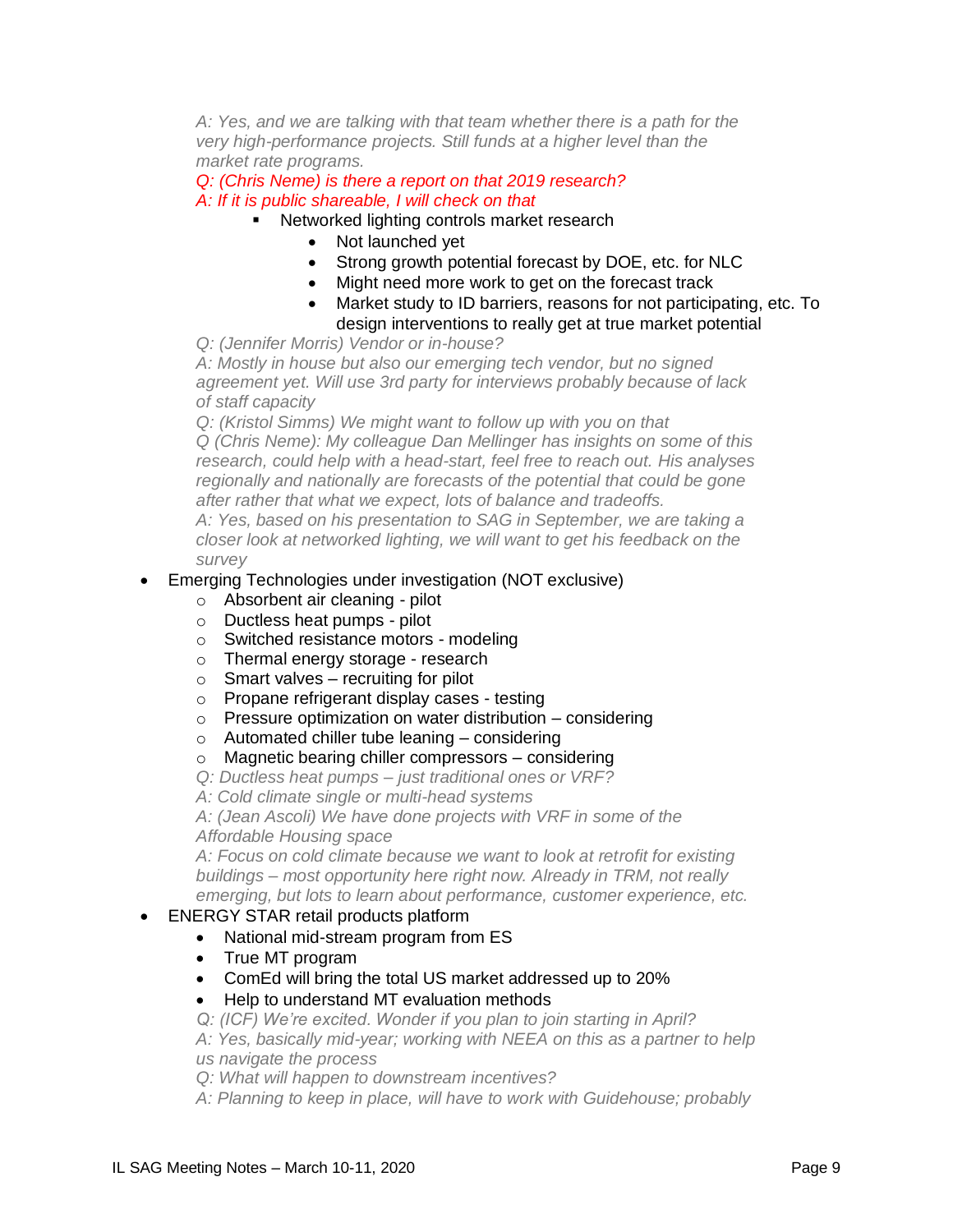*will subtract out downstream from this but have to figure that all out Q: (ICF) Are there plans to show which offerings will be impacted by each of the ideas? Is there a timeline?*

*A: If it impacts/overlaps with an existing program then the implementer and program manager are included from the beginning to avoid surprises. We only test with a clear logic model and research questions. We don't want to have surprising implications. We plan to look across the portfolio to make sure everyone is informed. We don't plan to list on the website any program implementation impacts, that will be in consultation with all involved parties.*

# **Molly Lunn, ComEd − 2020 Planning**

- Combine/condense programs over 40 programs currently
- Program Design
	- $\circ$  3<sup>rd</sup> party programs lessons learned from last RFP
	- $\circ$  Income eligible metrics such as energy burden; refining communication style and content; pooling resources to streamline; strengthen community partnerships
- Streetlights potential for next plan?
- Voltage optimization geographical aspects, other tech, etc.
- Maximize online channels online intake, marketplace, etc. Customers are opting for those channels and we need to leverage that
- New opportunities
	- o Upstream (& still midstream)
	- o MT
	- o Lighting interconnected & networked
	- o R&D pipeline new measures
	- o Baseline & potential studies
	- o Water nexus energy savings hasn't saved as much as we wanted in past
	- o Financing mechanisms e.g. On-bill, PACE, perf. contracting

# **Peoples Gas/North Shore Gas Portfolio Overview**

• Agenda: Goals/Priorities; Budgets; 2019 results; MT and R&D; 2020 outlook

# *Christina Pagnusat, Peoples Gas/North Shore Gas*

- Budget review 2018-2021
- 2019 results
	- $\circ$  103% goal; 98% budget (PGL)
	- o 102% goal; 96% budget (NSG)

#### *Jean Gibson, Peoples Gas/North Shore Gas*

- Business sector programs
- Services: Studies & Rebates custom & prescriptive incentives; SEM, etc.
- Review of customer counts from 2019 and spends C&I portfolio was very cost-effective and there are public sector opportunities

*Q: (Jared Policicchio) How do you define public customers? Are there actually 43 entities in Chicago? A: Will follow-up; this may be separate projects/buildings rather than separate accounts* 

- Cost-effective C&I programs and strong performance
	- o PGL: 85% goal, 72% spend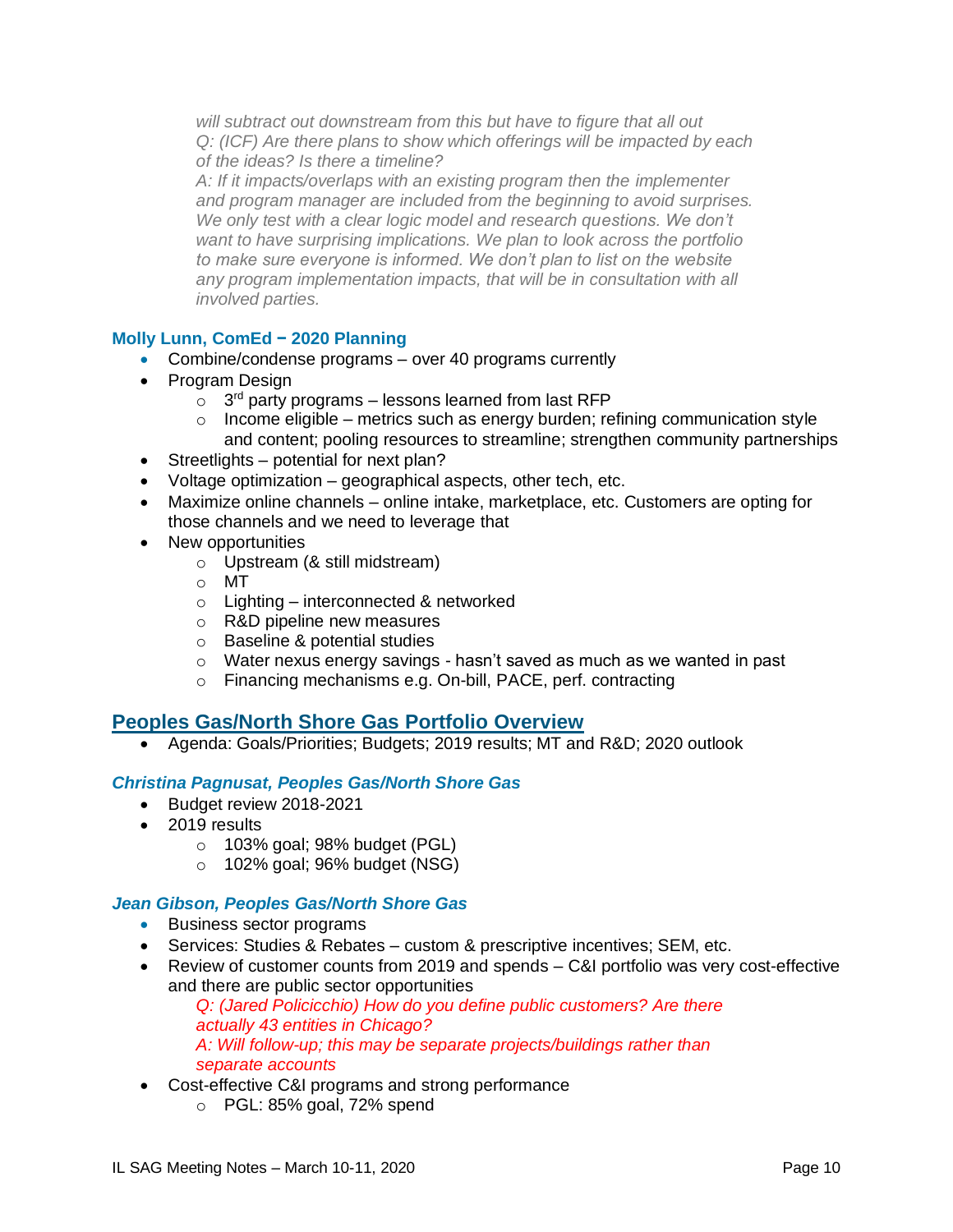- o NSG: 88%,65%
- *Q: (Chris Neme) Why the dramatically different cost per therm depending on utility territory?*
- *A: Will follow-up*
- o Strategies C&I; Small & Midsize
	- **S&M trade ally engagement is important**
	- Restaurant kits were successful
- SEM highlights
	- o 322k therms in 2019
	- $\circ$  2020 "alumni" cohort 360k therms projected
	- o Capital project improvements
	- *Q: (Chris Neme) What is the measure life for those savings?*

*A: We can get back to you but it's a variety of measures depending on the project*

*Q: (Chris Neme) Is it new activities for the pipeline or does it include counting again?*

*A: New opportunities*

- Public Sector
	- o Key customers: CPS, City, Cook, CTA, Park District
		- Remove financial barriers
		- Support Retrofit Chicago
	- $\circ$  Future Energy Champions partnership with student group Citizens Climate Lobby. Students participating in school energy audits.
- Customer Engagement
	- o Qualawash example
	- o Customer appreciation luncheons

# *Omayra Garcia, Peoples Gas/North Shore Gas*

- Residential programs
- Services: Jumpstart assessments & DI, Rebates (custom & prescriptive), Education (HERs,  $5<sup>th</sup>$  graders)

*Q: (Chris Neme) Does Jumpstart looks at major measures, blower door test?*

*A: Does not include blower door test but does include inspection of unit & attic & etc. Revisit if necessary. Some recommendations for what to do next after the DI.*

• Review of customer counts & therm savings

*Q: On Weatherization project, are those all from the Jumpstart program? A: No, the Weatherization could be contractor driven or visit driven. It's a mix.*

*Q: Do you offer the same rebate measures in both territories? A: Yes*

*Q: (Chris Neme) Can you speak to Peoples HEJ homes – what percent was there an envelope measure identified? A: Will follow-up*

*Q: Interested in both utilities and % of follow-through*

- Portfolio Performance
	- o PGL: 141% save /122% spend
	- o NSG: 132% save /126% spend
	- *Q: (Chris Neme) Do you have a Home Energy Reports program?*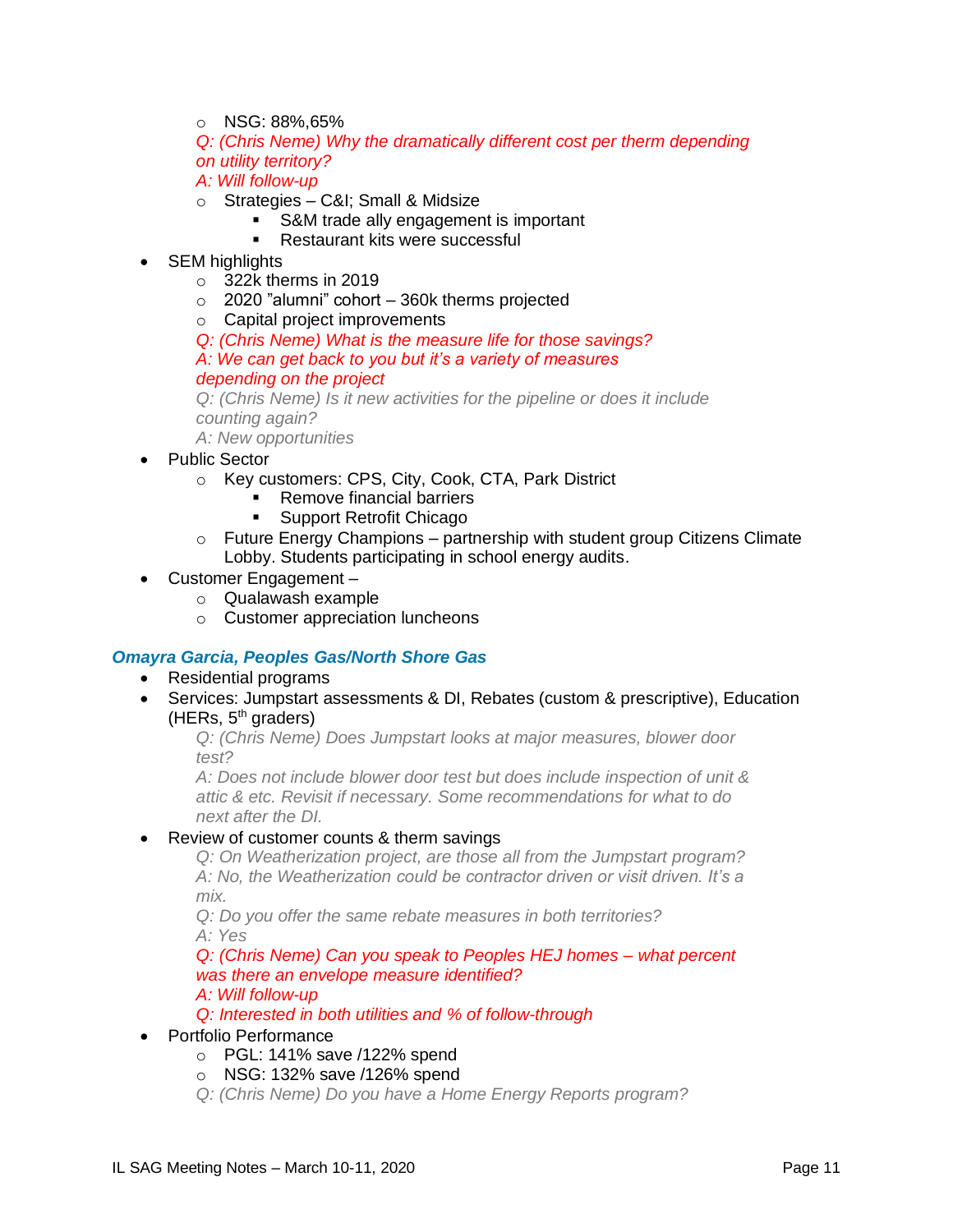*A: Yes*

- *Q: What fraction from HER for each utility?*
- *A: Will follow-up*
- Residential strategies
	- o SF customer satisfaction, ally outreach
	- o MF trade allies for pipe insulation; update rebates for DHW controls
- Q4 highlights MF
	- o Exceeded forecasts
	- o Pipe insulation and stem traps
	- o Trade allies, property managers, outreach
- Income Eligible
	- o CBA, IHWAP, Elevate, Slipstream partners on various programs (SF, MF, Public, Affordable New Const.)
	- o All jointly offered with ComEd
	- o 2019 highlights
		- Action year, improved on 2018
		- **E** LIHEAP kit gas only
			- 5000 sent out
			- More for 2020, maybe a joint effort
		- Work with IQ North
		- Portfolio results
			- PGL 66% save / 105% spend
			- NSG: 42% save / 102% spend
		- Customer counts & budgets by program
	- *Q: (Kristol Simms) What is the window kit?*
	- *A: Plastic for the windows*
	- *Q: For LIHEAP grant recipients – is there a way to screen them to see if they are people that haven't yet been served by IHWAP program? A: Income verification was a challenge, but LIHEAP guidelines means that they are already qualified if they got a grant – already verified – but not sure they are all IHWAP measures so I don't think that this was compared to that list.*

*Q: Maybe confer with DCEO next time for more info*

- *A: Yes, good idea*
- *Q: (Kristol Simms) Who conducts the survey?*
- *A: Our evaluator*

*Q: (Abby Miner) Can customer get 1 kit only? Any diff in kits between utilities?*

*A: One per customer account.*

- Outreach highlights
	- $\circ$  80 events = 900 HEJ leads (3 top events)
	- o Annual holiday giveaway to 3 customers referred by community orgs
- On-Bill Financing
	- $\circ$  Up and running as of Q4
	- o Slipstream

# *Christina Pagnusat, Peoples Gas/North Shore Gas*

- MT and R&D projects
	- o Art Institute Dehumidification
	- o Upstream Food Service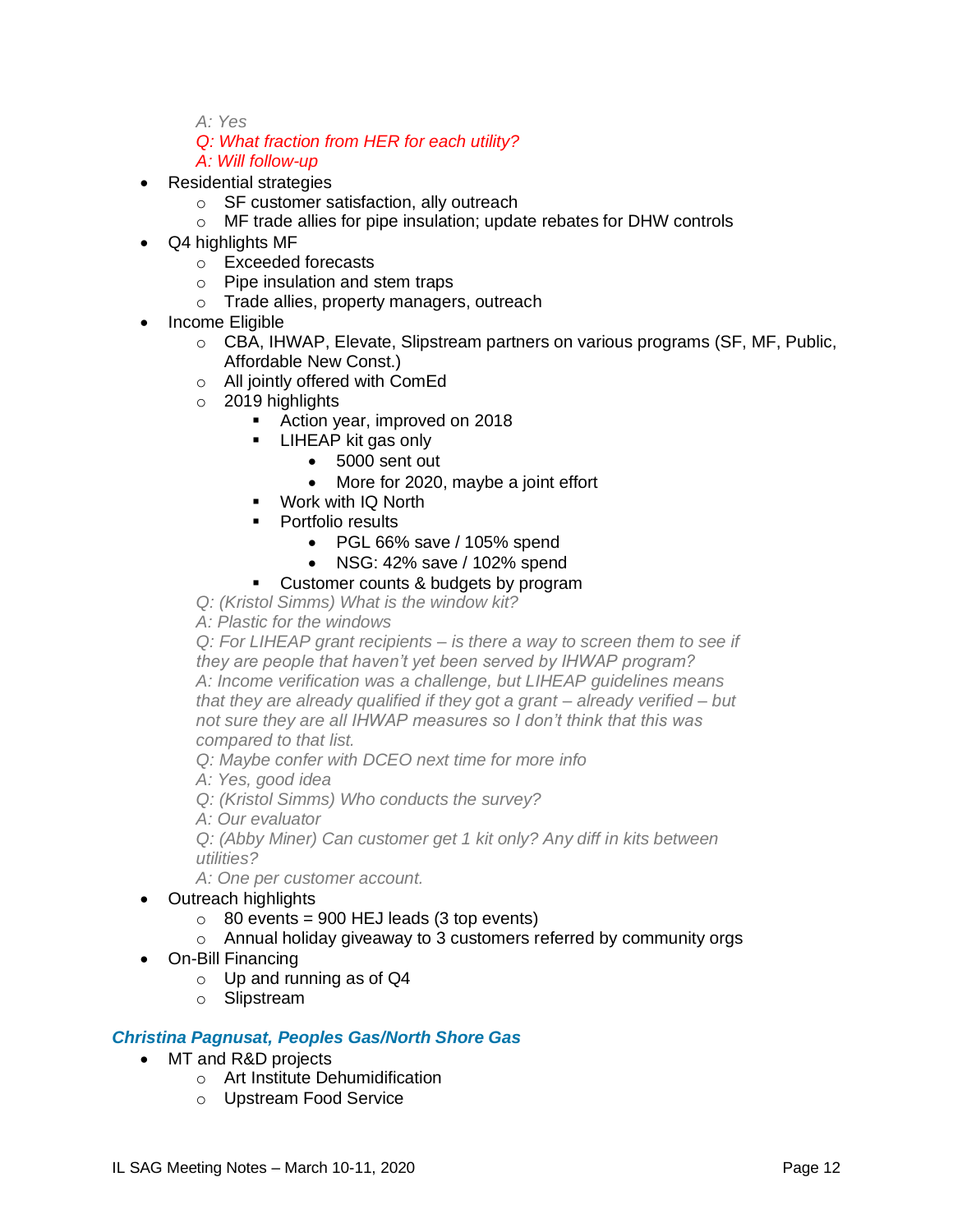# o BOC

*Q: (Chris Neme) For the Art Institute project producing that level of savings- is that unique to the building or applicable elsewhere? A: Microsoft machine learning to help control areas of the museum that were being heated and cooled at the same time to create conditions for artwork. Worked to reduce that simultaneous heat/cool. Probably other museums or other similar facilities that need the same kind of heat/cool previously would be candidates.*

*Q: Could be electric savings also.*

*A: Yes, we have had some conversations with ComEd and working on collaborations.* 

*Q: Any case study?*

*A: Writeup is being worked on with all parties, to figure out what is shareable.*

- o R&D side
	- Open Source building sensors
	- Venturi steam traps
	- GTI funded projects (UTD program)

*Q: (Phil Mosenthal) Open source sensors – old radiators – is that thermostatic control valves? A: (Allen Dusault) It's more interesting – it's a sensor that has a servo to adjust valve depending on room temp. Can sense occupancy or* 

*be pre-programmed. Will provide more info.*

- 2020 Outlook
	- o RES: Drive participation; monitor higher cost programs
	- o IE: customer partner relationships; leverage trade allies; create awareness & engagement
	- o BIZ: pipeline of identified projects; low/no cost measures; dry cleaners market segment; increase NSG public and private sector outreach; successful implementation for key public sector customers
	- $\circ$  Overall: Explore new measures/progs for 2021; 2022-25 planning process

# **Summary of Follow-Up Items – March 10 (Day 1 Meeting)**

#### **SAG Portfolio Planning Process:**

1. SAG Facilitator to circulate definition of "Non-Financially Interested Parties"

# **ComEd follow-up items:**

- 1. Streetlighting Program
	- a. What share of Streetlighting is from Chicago?
	- b. Is there any [lighting system] redesign being done? Or is it just pole for pole swap?
- 2. Multi-family Weatherization through Community Action Agencies is this offered by all CAAs in ComEd's service territory or only certain Agencies?
- 3. C&I Programs
	- a. On compressed air are you providing education process to detect leaks, etc.? Interested in additional information.
	- b. Describe virtual commissioning vs. retrocommissioning.
	- c. What % of top 100 and top 500 customers are participating?
- 4. Electric New Homes is there a report available on the 2019 research?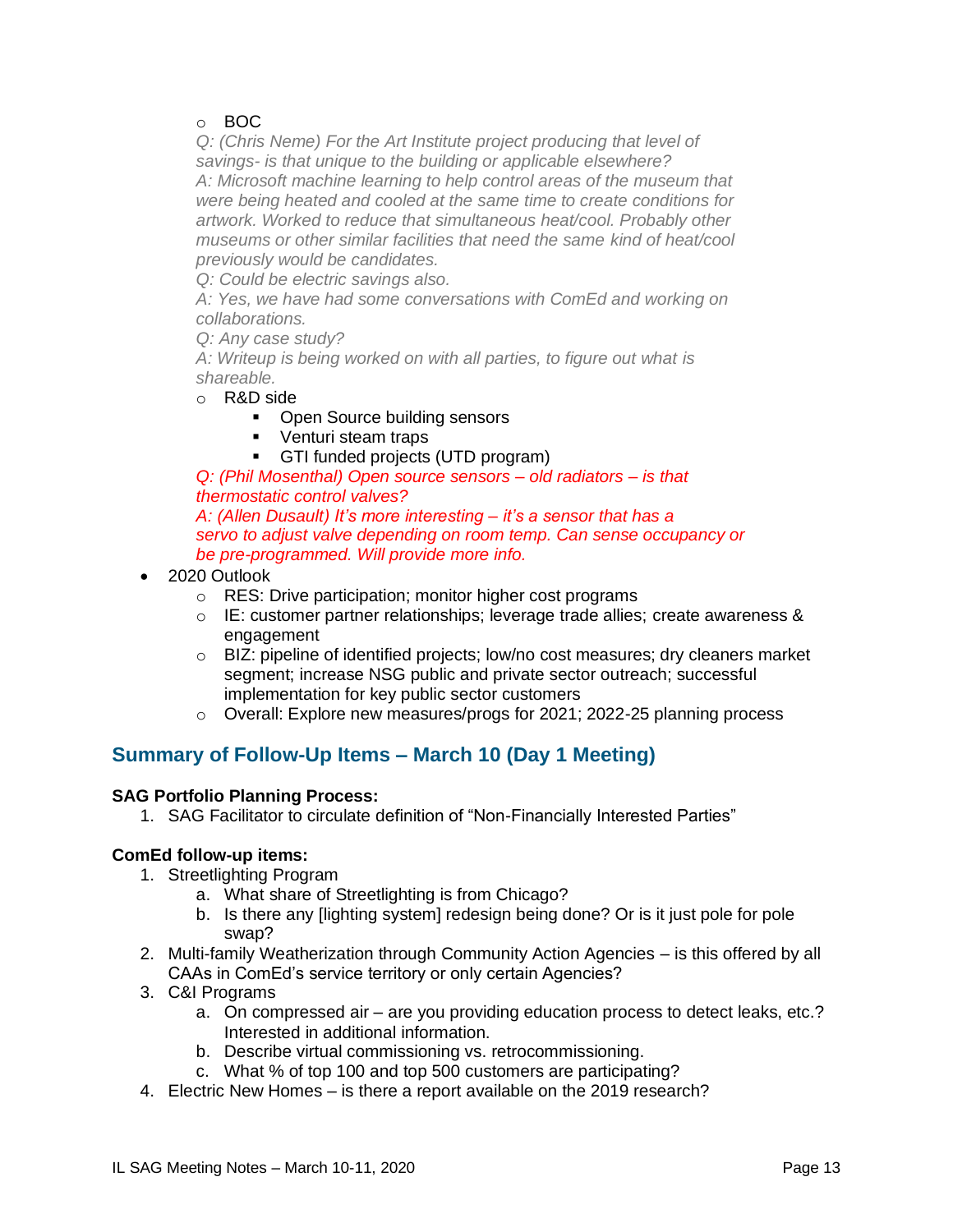# **Peoples Gas/North Shore Gas follow-up items:**

- 1. Public Sector Customers how is public customer defined? The presentation showed 43 customers in Peoples Gas service territory, which seemed high. What type of entity is included in that number?
- 2. C&I Program why is the cost per therm so different for Peoples Gas vs. North Shore Gas?
- 3. SEM what is the measure life for these savings?
- 4. Home Energy Jumpstart for what % of customer participants was an envelope measure identified and what % of customers followed through with a project (for both Peoples Gas and North Shore Gas).
- 5. The % of savings from Home Energy Reports, split for Peoples Gas and North Shore Gas.
- 6. Additional information about open source building sensors.
- 7. Art Institute Dehumidification Project will follow-up if a whitepaper is made available.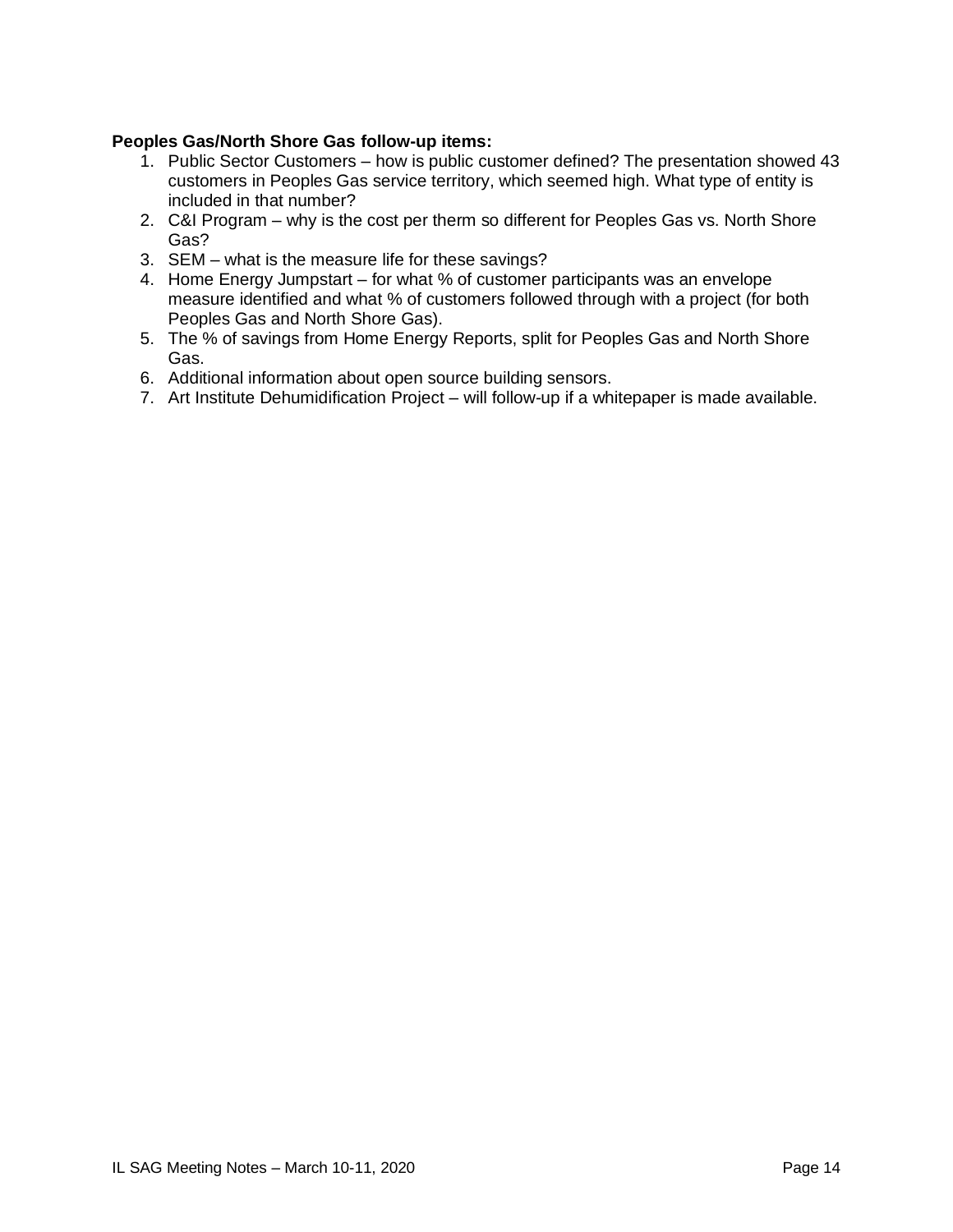# **Illinois Energy Efficiency Stakeholder Advisory Group**

Large Group Meeting Wednesday, March 11, 2020 – Day 2 10:30am-4:00pm

# **Meeting Materials – Wednesday, March 11 Meeting**

- [Overview Page](https://www.ilsag.info/event/wednesday-march-11-sag-meeting/)
- [Agenda](https://s3.amazonaws.com/ilsag/IL-EE-SAG_Wednesday-March-11-2020_Meeting_Agenda_Finalv3.pdf)
- Presentations/Materials
	- o [Nicor Gas Portfolio Overview Presentation](https://s3.amazonaws.com/ilsag/Nicor-Gas-EE-Portfolio-Overview-SAG-3-11-20-Final.pdf) (Randy Opdyke, Nicor Gas)
	- o [Utility-Only Weatherization Presentation](https://s3.amazonaws.com/ilsag/FINAL_Utility-CAA-SAG-Presentation_03112020.pdf) (Ashley Palladino, Resource Innovations))
		- **Program Overview Matrix: Northern IL CAA Offering Funded Solely by [Utilities](https://s3.amazonaws.com/ilsag/Northern-IL-Matrix_Utility-Only-including-Braided-Performance_03102020.pdf)**
	- o [Ameren Illinois Portfolio Overview Presentation](https://s3.amazonaws.com/ilsag/AIC-PY2019-Presentation-SAG-MAR_Final-Version.pdf) (Kristol Simms, Ameren Illinois)
	- o [Cannabis Cultivation Presentation](https://s3.amazonaws.com/ilsag/SAG_Cannabis_Presentation_March-2020_ERS.pdf) (Nick Collins, Energy & Resource Solutions)
	- o [Open SAG Cannabis Questions for Discussion](https://s3.amazonaws.com/ilsag/SAG-Open-Cannabis-Questions_final-draft_3-6-2020-for-review.pdf)

### **Wednesday, March 11 Meeting Attendees (by webinar)**

Celia Johnson, SAG Facilitator Greg Ehrendreich, Midwest Energy Efficiency Alliance (MEEA) – Meeting Support Jake Ahrens, VEIC (IL-TRM Administrator) Matt Armstrong, Ameren Illinois Jean Ascoli, ComEd David Baker, Energy Resources Center, UIC Robert Baren, IL Department of Agriculture Jordan Berman-Cutler, ComEd Joseph Birschbach, Leidos David Brightwell, ICC Staff Tisha Burnside, Resource Innovations Ben Campbell, Energy Resources Center, UIC Craig Catallo, Franklin Energy Nick Collins, Energy & Resource Solutions Andrew Cottrell, Applied Energy Group Larry Dawson, IL Association of Community Action Agencies (IACAA) Leanne DeMar, Nicor Gas Sam Dent, VEIC (IL-TRM Administrator) Atticus Doman, Resource Innovations Julie Drennen, Center for Energy & Environment Wael El-Sharif, 360 Energy Group Per Ellingson, Ameren Illinois Katherine Elmore, Community Investment Corp. Larry Erwin, Leidos Jim Fay, ComEd Jason Fegley, Leidos Scott Fotre, CMC Energy Julia Friedman, Oracle Zachary Froio, Applied Energy Group Omayra Garcia, Peoples Gas & North Shore Gas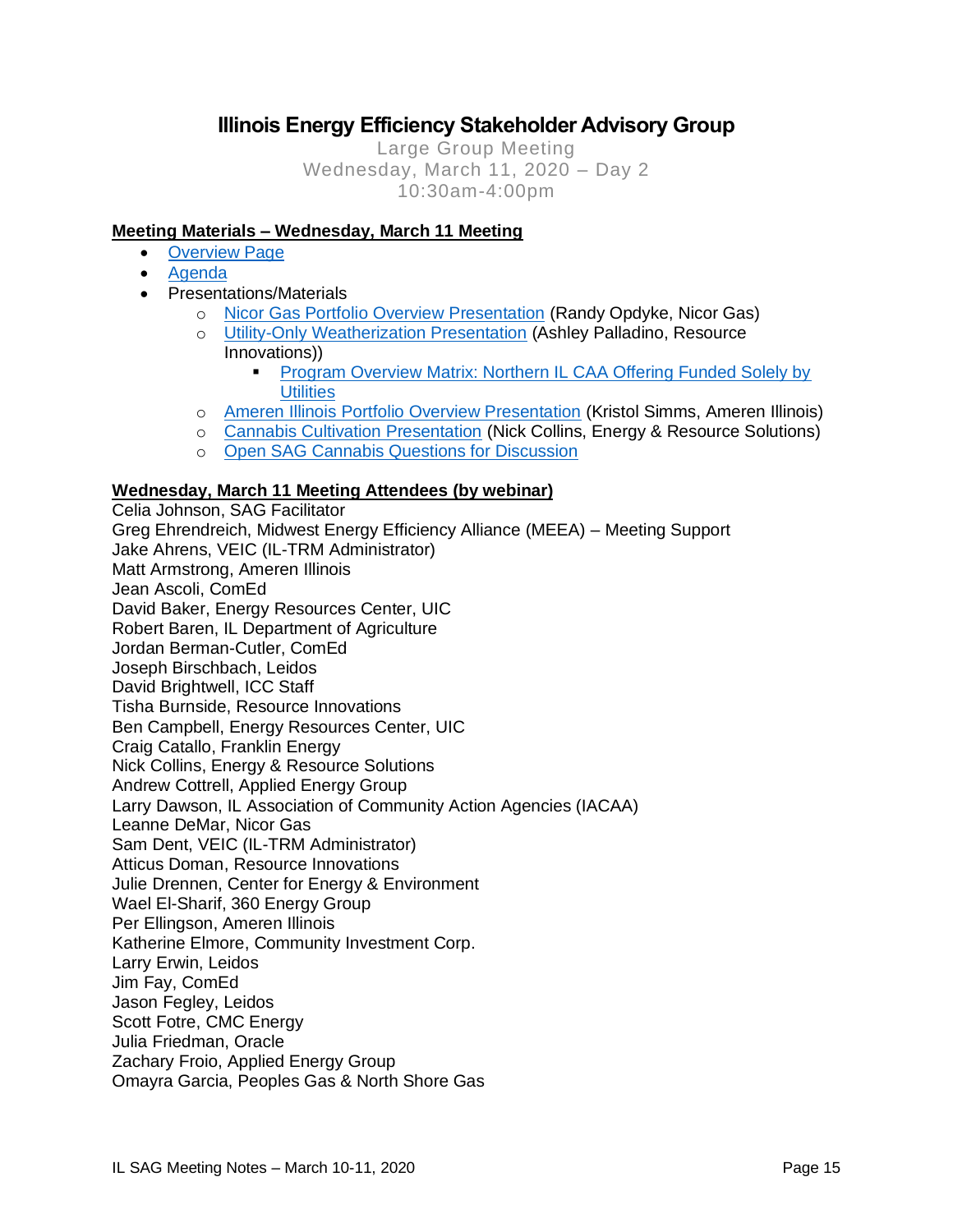Lauren Gaikowski. Franklin Energy Jenny George, Ameren Illinois Jean Gibson, Peoples Gas & North Shore Gas Kevin Grabner, Guidehouse Molly Graham, MEEA Andrey Gribovich, DNV-GL Mary Ellen Guest, Chicago Bungalow Association Randy Gunn, Guidehouse David Hernandez, ComEd B.J. Hanson, Franklin Energy Travis Hinck, GDS Associates Julie Hollensbe, ComEd Nick Horras, Resource Innovations Hannah Howard, Opinion Dynamics Nick Hromalik, MEEA Michael Ihesiaba, ICF Tamaira Jackson, Ameren Illinois Jim Jerozal, Nicor Gas Mary Johnson, Resource Innovations Katherine Johnston, Green Homes IL Kevin Johnston, Green Homes IL Marisa Joyce, Elevate Energy Kristen Pratt Kalaman, Resource Innovations David Kalensky, Gas Technology Institute Mike King, Nicor Gas Jonathan Kleinman, Aiqueous Larry Kotewa, Elevate Energy Ed Kriz, Nicor Gas John Lavallee, Leidos Bruce Liu, Nicor Gas Molly Lunn, ComEd Karen Lusson, National Consumer Law Center Damien Markiewicz, Resource Innovations Adam McMurtrey, Exxon-Mobil Brady McNall, DNV-GL Rebecca McNish, ComEd Samarth Medakkar, MEEA Tim Melloch, Future Energy Enterprises Cheryl Miller, Ameren Illinois Abigail Miner, IL Attorney General's Office Anne Mitchell, Jenner & Block, on behalf of Nicor Gas Zenia Montero, ICF Fernando Morales, Ameren Illinois Jennifer Morris, ICC Staff Phil Mosenthal, Optimal Energy, on behalf of IL Attorney General's Office Denise Munoz, ComEd Chris Neme, Energy Futures Group, on behalf of NRDC Rob Neumann, Guidehouse Dantawn Nicholson, ComEd Victoria Nielsen, Applied Energy Group Randy Opdyke, Nicor Gas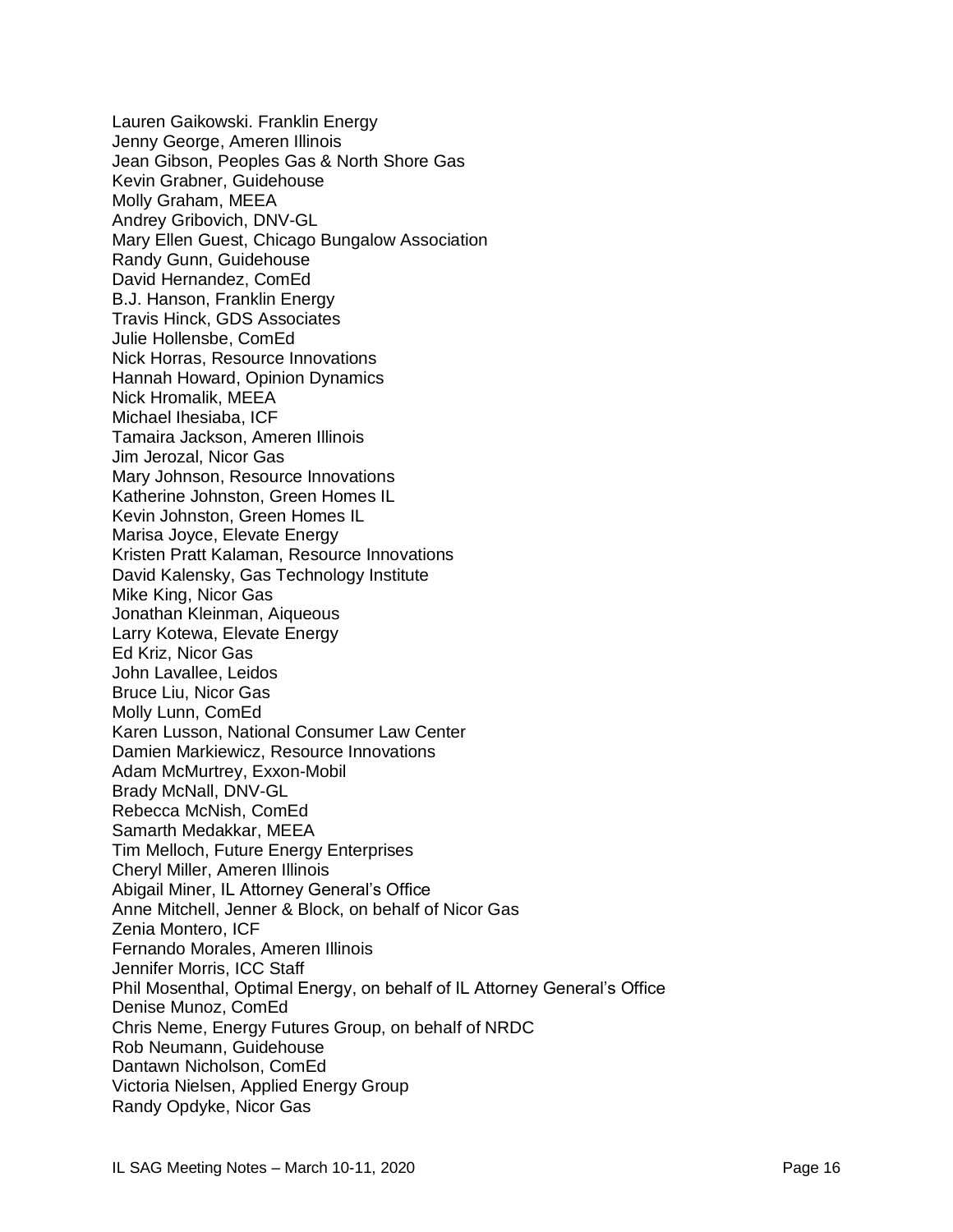Antonia Ornelas, Elevate Energy Angie Ostaszewski, Ameren Illinois Christina Pagnusat, Peoples Gas & North Shore Gas Ashley Palladino, Resource Innovations Stacey Paradis, MEEA Lauren Pashayan, IL Attorney General's Office Deb Perry, Ameren Illinois Hanh Pham, Willdan Michael Pittman, Ameren Illinois Hilary Polis, Opinion Dynamics Joe Reilly, Applied Energy Group Alberto Rincon, Future Energy Enterprises Zach Ross, Opinion Dynamics Andrea Salazar, Michaels Energy Emma Salustro, ComEd Julia Sander, Leidos Anthony Santarelli, SEDAC Shelita Wellmaker, Ameren Illinois Kristol Simms, Ameren Illinois Raman Singh, ICF Milos Stefanovic, ComEd Jacob Stoll, ComEd Joe Sullivan, Cultivate Energy Optimization Mark Szczygiel, Nicor Gas Taso Tsiganos, IL Attorney General's Office Andy Vaughn, Ameren Illinois Ted Weaver, First Tracks Consulting, on behalf of Nicor Gas Cate York, Citizens Utility Board Angie Ziech-Malek, CLEAResult Mark DeMonte, Whitt-Sturtevant, on behalf of Ameren Illinois Wayne Leonard, Guidehouse Arvind Singh, DNV-GL Chris Vaughn, Nicor Gas Sara Wist, Cadmus Group Kathia Benitez, Franklin Energy Lauren Casentini, Resource Innovations Kimberly Johnston, Slipstream Edith Makra, Metropolitan Mayors Caucus Kelly Mulder, ILLUME Advising Patricia Plympton, Guidehouse Selena Walde Worster, ErtheEnergySolutions.com

#### **Meeting Notes**

Follow-up questions indicated in red.

#### **Nicor Gas Portfolio Overview**

• Agenda: Overview of current EE; progress for 2018-19 & outlook for 2020-21; Emerging Tech & MT Update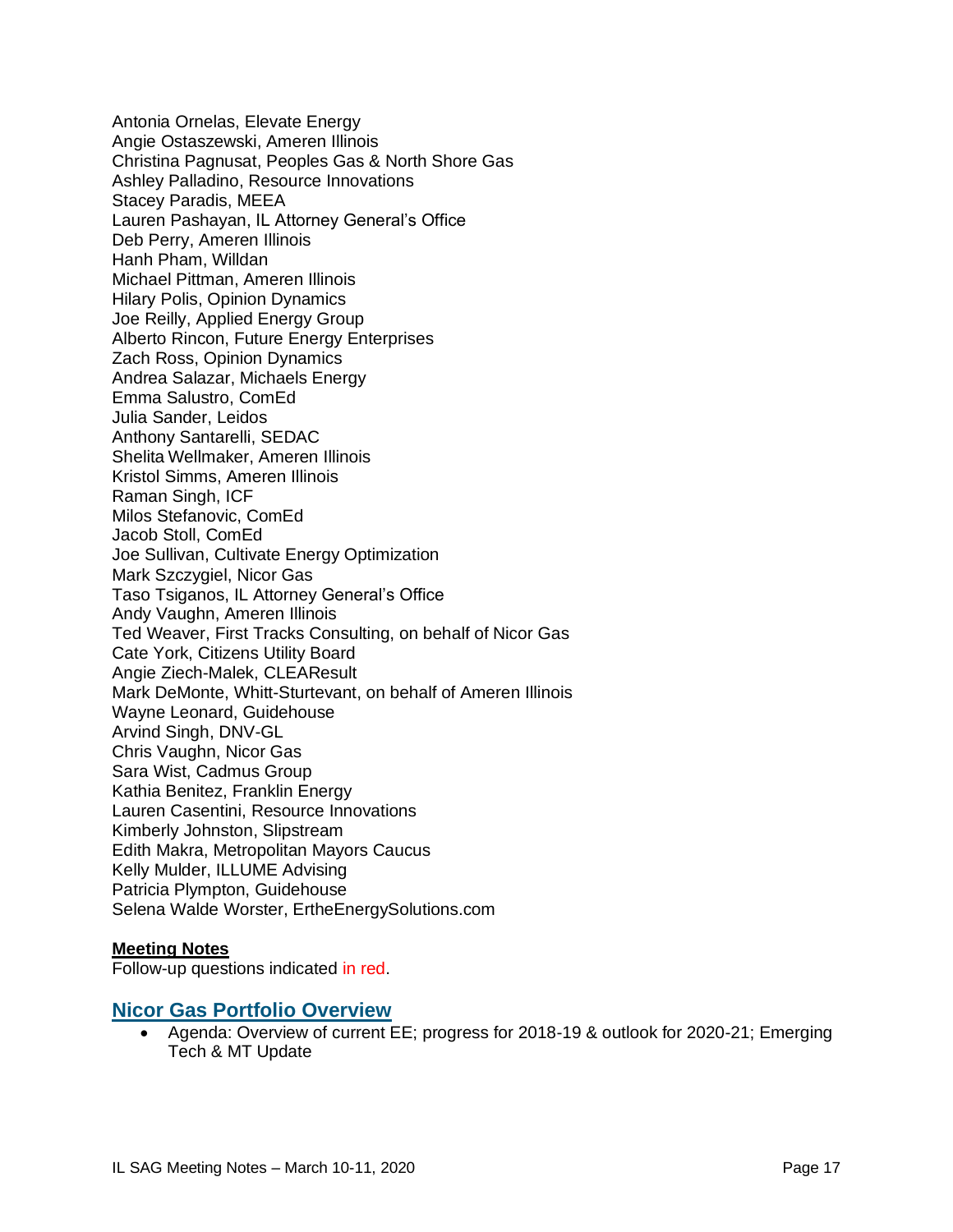# *Randy Opdyke, Nicor Gas*

- Portfolio design objective  $-7$  aspects: budget (statutory constraints, rate classes); cost-effectiveness; savings (annual, lifecycle); fairness; diversity; market; econ dev
- Structure: Biz, Res, IQ some are joint with ComEd or Ameren, reduced coordination in 2020 on RNC prog
- Review of portfolio 4-year budgets & goals (some caps or stipulated minimums on spend dep. on segment of portfolio)
	- $\circ$  Cost-recovery ONLY no incentives
- Program overview program by program review (offerings, challenges)
	- o Biz sector
		- BEER 2019 still in *ex ante*

```
Q: (Chris Neme) Helpful graph; between 2018 and 2019, spending went 
up a 10%, savings went up a 150%. Why?
```
- *A: Details will come in a minute*
	- **EXECUTE BLEF** (cont) approx. halfway to 4-year goal

*Q: (Jennifer Morris) Are these goals adjusted by the adjustable savings goals or do these match what was in original plan?*

*A: These are adjusted to the adjustable savings goals – which went down a little bit – according to what is filed every year*

*Q: Forecast for 2020-2021 do those represent the adjusted savings, or have you shifted funds around and is that reflected?*

*A: There will be shifts depending on how the program is delivered but everything is under our policy and everything for dollars is within our filings. What you will see is that some programs underproduce and some overproduce and it's about managing our measure mixes. That's highlevel portfolio.* 

> $BER (cont) - 2019$  had a large increase in therms, predominantly from a steam trap bonus that increased that program success; challenges in 2020-21 relate to pipe insulation. Longer WAML for those programs and we did some incentive adjustment to hopefully increase average WAML for the program. Incentive level was impacting participation.

*Q: (Chris Neme) WAML at 6.7 is actual?*

*A: That's over the 2018-2019 period*

*Q: How did 2019 compare with plan, did it change or lower the WAML?*

*A: Incentive adjustment was late 2019 and we haven't seen that impact really yet but will shift in 2020*

*Q: Was WAML close to what you planned?*

*A: Steam traps have a 6-year WAML and it brought it down (pipe wrap has 15)*

*A: (Jim Jerozal) WAML is a snapshot in time and we expect that as we balance the total portfolio WAML that is part of how we shift things around. Later years, more longer-life WAML. We anticipated this though our filing showed it flatter.*

- **EXECT** Small Biz (SB) already over 4-year goal; great participation from public and dry cleaner steam trap
- Biz Custom big surprise in 2019, engaged lots of customers; pipeline filled with projects; higher WAML; engagements with CHP and RCx; challenge is long lead time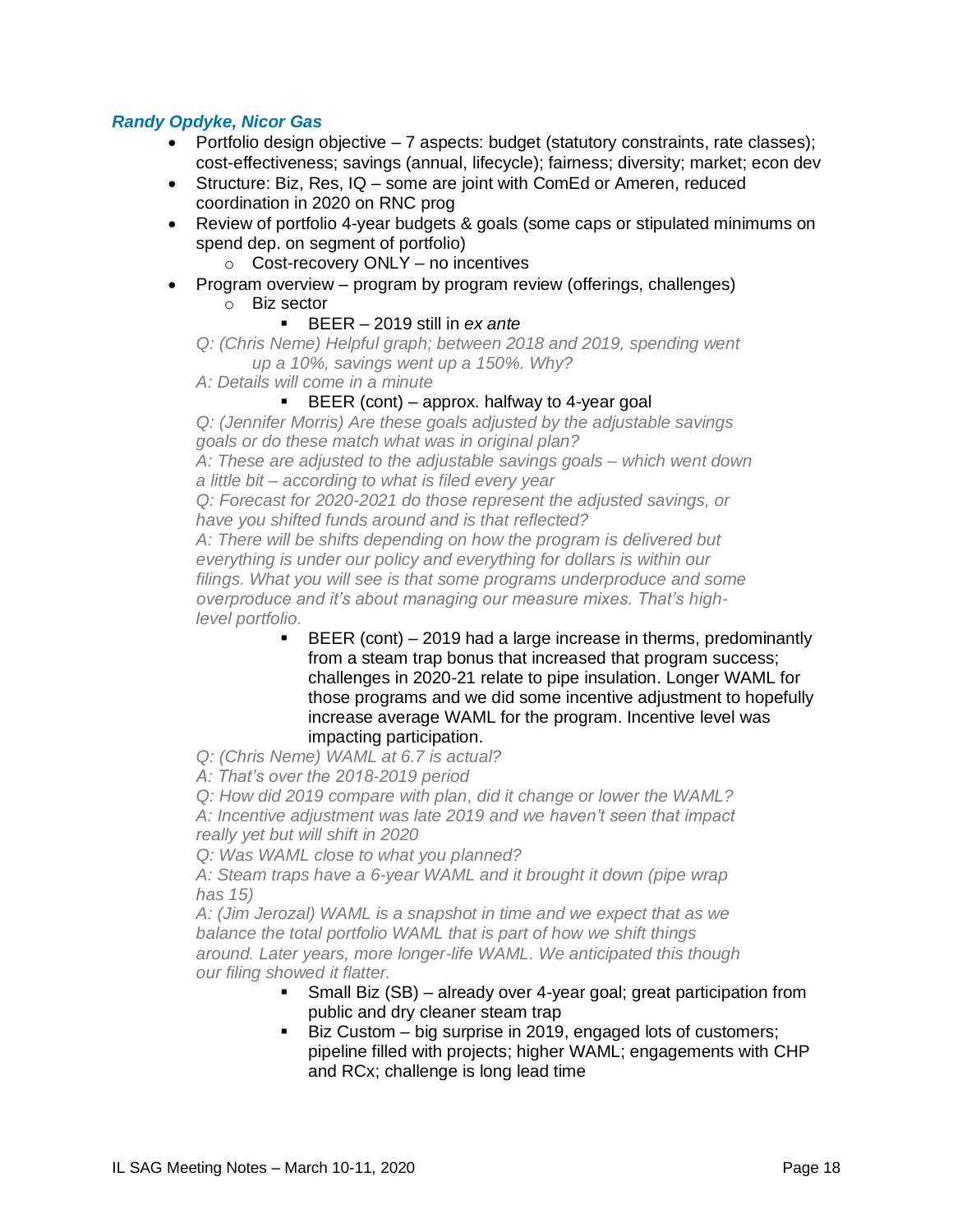- Biz New Const joint with ComEd; hope in 2020-21 that we see higher participation in these projects; more challenging but also has long WAML and we value that
- SEM 3 cohorts last year; great low-cost/no cost performance; over 4-year goal; challenges are timing of starts and savings calcs
- o Res sector
	- HEER trade ally partnerships/contractor circle; stacked rebates with ComEd; challenges is maintaining participation bc of smart therm delivery method, need more options, also gas furnace participation needed incentive increase esp for highest efficiency

*Q: (Chris Neme) Does HEER program provide envelope rebates? A: No, will go through that program next*

*Q: (Karen Lusson) When you say challenges for thermostat participation delivery option can you explain?*

*A: Right now, working with ComEd marketplace but participation there* isn't as high as we like and delivery from marketplace might be changing *so we are looking at some trade ally offerings and incentives for example Q: If you work with trade ally partners esp. in IQ, do you assess smart vs. programmable for fit?*

*A: We try to provide smart if there is a fit for it, that's predominant*

*Q: How do you determine if the customer is a right fit?*

*A: We'll jump into low income after res and add more info then.*

*Q: (Phil Mosenthal) About SEM, are those just behavioral savings or do they get rebates for hardware too?*

*A: Those are just low-cost/no cost (e.g. Thermostat turn down) and if they do measures those go into those programs*

#### ▪ HES – 2018-19 was fully joint with ComEd; 2020 air sealing will be just Nicor which will decrease participation levels because of budgets; Home energy assessment remains joint with ComEd

*Q: (Chris Neme) HEA DI component – is that also identifying customers where it makes sense to do the ASI – is there a pipeline from HEA to ASI?*

*A: Yes, the partner that does the assessment provides info to customer about opportunity and then it is the customer's choice to participate in ASI. Assessment provides info and access to trade ally network.*

*Q: Does assessment include blower door?*

*A: No that is through ASI program, not HEA/DI side of things. Recommend if there is a need.*

*Q: Are they looking at attic, basement walls, other aspects?*

*A: All aspects related to air sealing and insulation*

### *Q: Of 10k homes over 2 years, what fraction recommended insulation/air sealing?*

*A: Good question, Guidehouse did some process review recently. I think 14% but we can get back to you on that.*

*Q (Phil Mosenthal): Would that indicate that everyone did measure if recommended?*

*A: Not every ASI goes through HEA first, so that's probably not quite right.*

*Comment (Chris Neme): I'd be surprised if 86% of homes had no need for insulation or air sealing, if that is percent, might be missed opportunities A: Might have mistaken that number – that is the conversion rate, not the*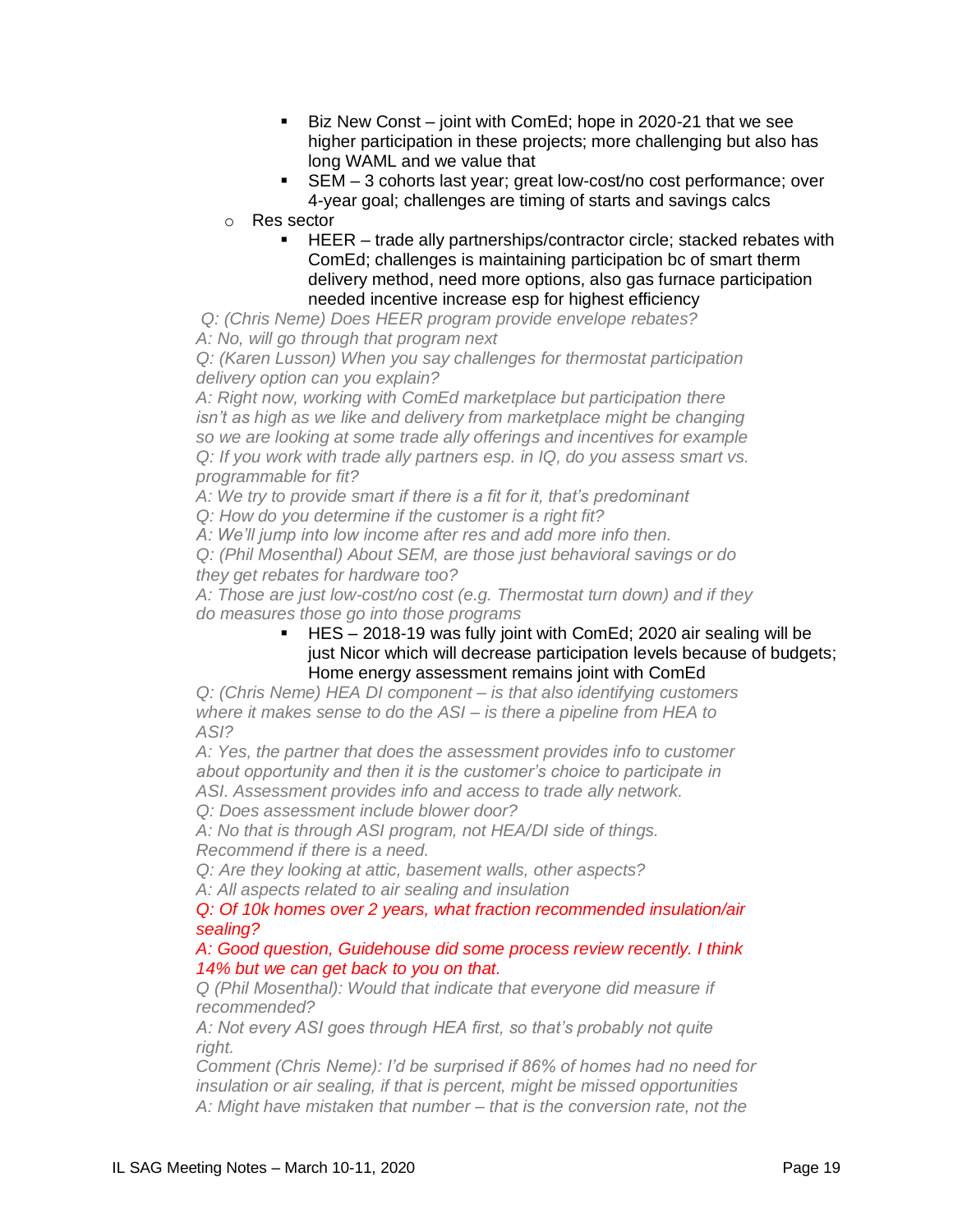*recommendation rate, I think.* 

# *Q: Can you provide the recommendation rate?*

#### *A: Will follow-up*

*Q: Is OBF available for ASI measures?*

*A: We just got a new vendor and we hope to take advantage of that if it is an opportunity*

*A: (Jim Jerozal) Anything EE can be put on OBF, and we're happy to have a new vendor that we can get that to happen*

*Q: (Chris Neme) Transaction costs on customer for making that conversion, wonder if there is some way to hook them up with a vendor and increase that conversion rate*

*A: It's a good thought and opportunity*

*A: (Jim Jerozal) We do some CX journey mapping through the program and will think about those handoffs and transition pathways, maybe we can remove some of those burning hoops to jump through*

*Q (Chris Neme): This could be part of the process evaluation to understand why they didn't convert*

*Q (Karen Lusson): I received an email this morning about a local Agency that completed a weatherization project, but the customer just had a new furnace and A/C installed through on-bill financing and is now paying 10 years for those measures, instead of receiving for free through the weatherization project. This needs to be addressed so this doesn't happen.*

*Q: (Chris Neme) Reason they are pulling out of this is that when all the heating is gas there isn't as much savings per dollar available for them, assuming that is the reason have you talked with ComEd for some alternative form of program where you can sell the first year kWh to the customer? (Electric savings from AC from the air sealing/insulation job – could they sell to ComEd at a reasonable price as part of their portfolio) A: As long as there isn't double counting, which would be the issue.*

*A: (Jim Jerozal) We had to pivot pretty quickly, but we're open to that idea A: (Molly Lunn) We can talk about it but it's all a matter of cost-*

*effectiveness and low production – dollars per kWh was pretty high, but we can explore*

*Q (Phil Mosenthal) Related to one-stop-shopping, customer handhold, do you recommend measures and then commit rebate dollars / pre-approve measures for rebates, or is the customer on their own?*

*A: The assessment explains incentive levels and rebates and provides trade allies suggestions, but doesn't prequalify* 

*Q: (Chris Neme) There are some good examples of high conversion rates from other jurisdictions – this one is ripe for more conversation A: (Jim Jerozal) Excellent input, let's work on it together in the next plan* 

*cycle*

*Q: (webinar) Who is vendor for OBF?*

*A: Slipstream, for all of the IL utilities.*

- Outreach & Education late launch in 2019 (kits were in market but behavior didn't launch until late 2019)
- MF assessment and DI joint with ComEd and some solo prescriptive rebates; new CPOP program to incentivize trade allies
- Res New Const new prescriptive for 2018-19; was joint with ComEd but not for 2020-21; challenge is to maintain stability and continuity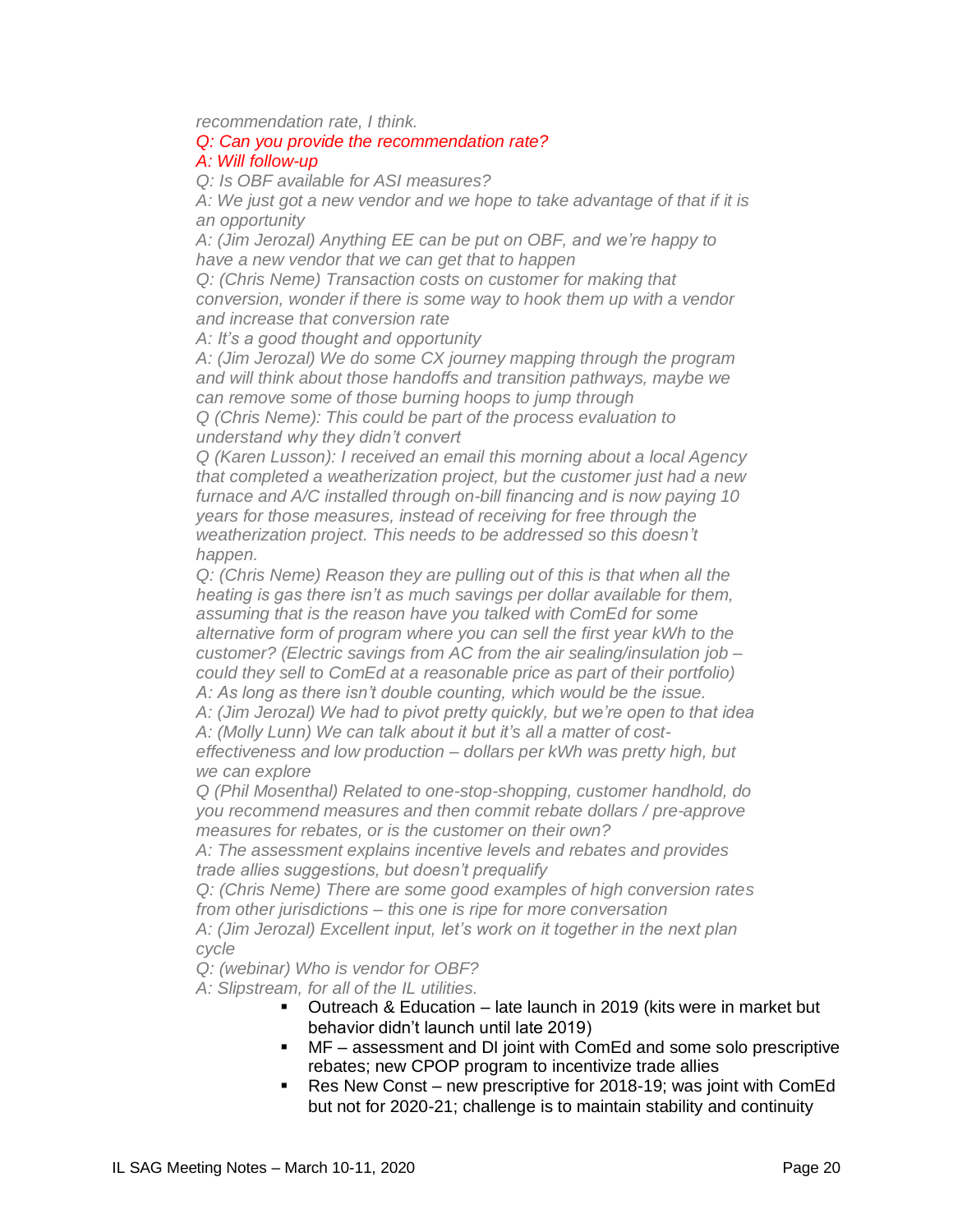#### with builders; program redesign; less HERS rater focus, more prescriptive paths for builders

*Q: (Karen Lusson) Why is this no longer joint with ComEd?*

*A: (Molly Lunn) For us it was a high dollar per kWh with low volume,* 

*opportunity for us was to support all-electric homes pilot instead*

- IQ Program Some of it is joint with ComEd; challenge is the cost per therm – way higher than we planned; only at 12% of goal; planning for spending increase and looking at opportunities; coordinated plans to partner on savings kits, Chicago Bungalow Assn. opportunities, deeper dive into harder to serve areas.
- o Higher level Portfolio look
	- Overall, at 58% of 4-year goal; spend is 20% on IQ and 9% on public; WAML is 13.6 for 2018-2019. Higher lift in 2020 to balance out.
	- By sector review of stats (Res, biz, IQ, portfolio costs) biz most savings
	- **E** Review of cost per therm by sector  $-$  IQ is approx. 7X more per therm compared with res and 20X compared to biz; twice what we expected
	- **•** Review of program spend  $-$  IQ is highest spend, then HEER, the Custom, HES, BEER. Most savings through Custom, BEER, HEER.
	- Program costs per therm IQ, then RNC, HES, BNC, etc. IQ is 3X RNC.

### *Q: (Chris Neme) For the IQ initiative, how many homes have participated for SF and MF?*

#### *A: I have a slide on participation, but I don't have the SF/MF split, but we can follow up*

*Q (Phil Mosenthal): \$16 per therm on IQ spend is double than planned? Why?*

*Q: Did Plan assume that all IQ would be joint with ComEd?*

*A: Yes, we had joint efforts with ComEd in our Plan. [IHWAP] numbers from DCEO weren't accurate from a cost perspective, so we had to make shifts in our portfolio.*

*We have achieved therm savings to make up difference, but our original planning assumptions were not accurate to what is truly happening in that market*

*Comment (Phil Mosenthal): Yes, those DCEO numbers were low, I remember they were 50%* 

*Q: (Karen Lusson) Whether or not Nicor and ComEd plan to make adjustments to make those utility-only programs joint? I still don't understand why Nicor has utility only programs still that aren't joint with ComEd. My understanding was that there was a conversation in January and discussions are ongoing, but maybe that is a way to reduce cost and get measures of both types to customers*

*A: (Mike King) Conversations are still ongoing – we have an open line of communication with ComEd and we are looking for more opportunities. We hope to have an approach for 2020-21 and we're excited to work together*

*Q: (Chris Neme) Is exploring the Chicago Bungalow Program part of that?*

*A: Yes, and working with a new contractor Urban Efficiency Group*

*Q: (Karen Lusson) What are the barriers to coordination? It's about* 

*getting people better programs that get them all the measures.*

*A: Yes, and we've got the communication going*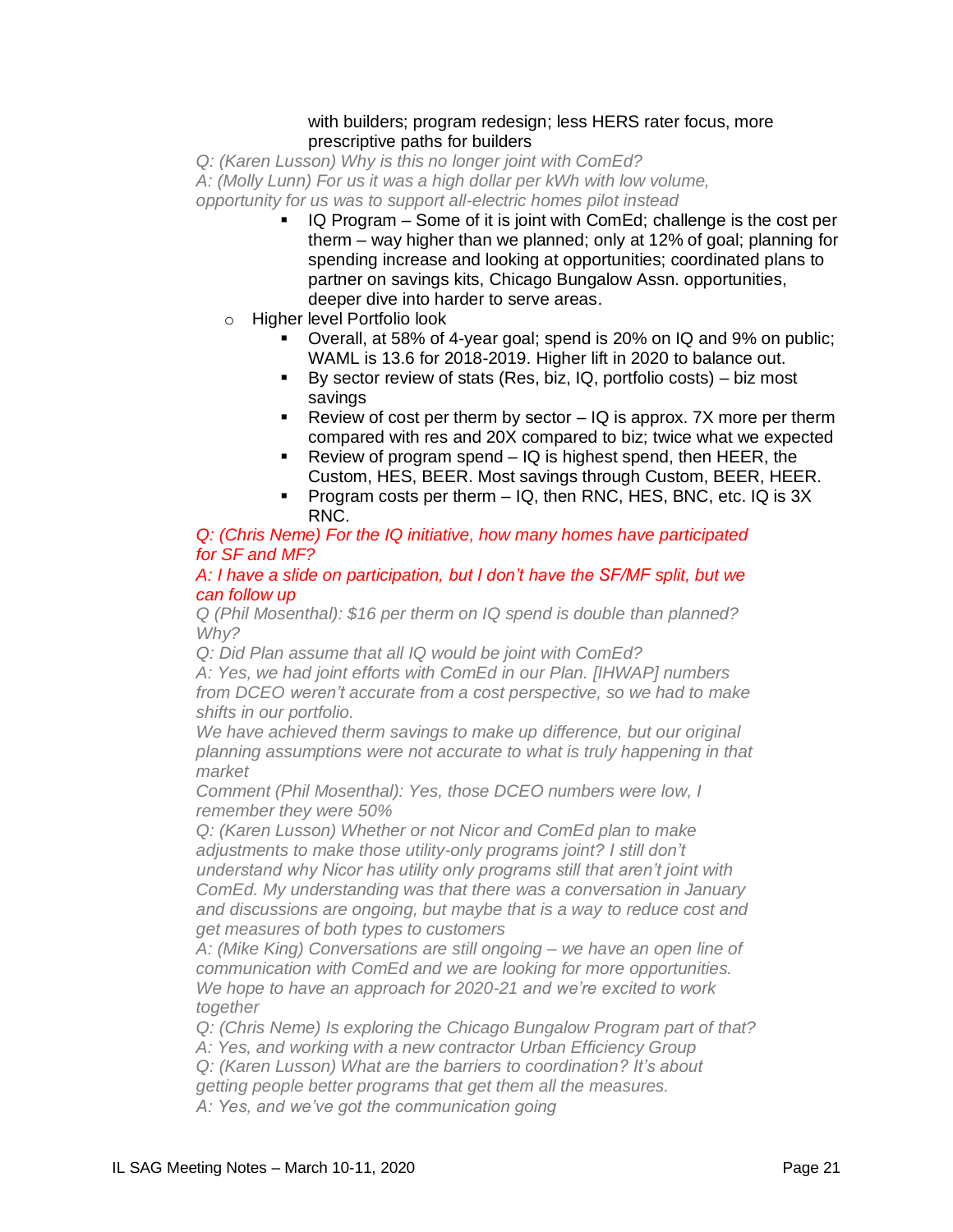### *Comment (Karen Lusson): I'm interested in further discussing offline.*

- Participation review unique accounts participating (not by account by year) – about 6% of customer share
- IQ participation 6k of 875k customers participated

*Q: (Chris Neme) Who participated?*

*A: More units related to MF. Majority are energy savings kits and they are the avenue to build trust with the customers.*

*Q: What portion of those 6300 participants were kits?*

*A: About 2/3, but majority of savings from Weatherization*

*Q: So about 4000 were kits, and 2000 were whole building, would a MF building be one customer or each apartment in the building?*

*A: Not counting per apartment unit, counting per customer account*

*Q: Total 875k customers would include number of units?*

*A: No those are unique accounts*

*Q: So, if it is a master-metered building is it households?*

*A: About 37% of our customer accounts are IQ* 

*Comment (Jim Jerozal): If we have a MF building with 20 units and It is master-metered, do we count 20 or do we count 1? If 20 individually metered in same building, do we count 20 or 1? Each meter is an account, regardless of whether they are in the same building.*

*Q (Chris Neme): Is it possible to separate out kits, single family, multifamily, etc. – I'm interested in the number of housing units that got served with weatherization, and also split by SF/MF A: Will discuss with the team and follow-up*

> **Econ impact & jobs – IMPLAN – NEI working group call was similar** method. \$69M in economic output, \$25M in wages, 548 jobs; mostly from Res

*Q (Chris Neme): ComEd/Ameren NEI reports had direct, indirect, induced jobs – are these just direct?*

*A: IMPLAN is direct & indirect & induced, but also their spend is much higher than ours* 

*Q (Phil Mosenthal): How is wages supported different than jobs?*

*A: Will follow-up with more detail behind the IMPLAN analysis, if needed*

*A (Ted Weaver): Wages is \$, jobs are counted*

*Q: Are those wages for those jobs?*

*A: Yes, they are different units and related*

o Emerging Tech & MT

Ideas to measures  $-$  site has idea submission portal  $\&$  we have a scoring process; this is one of our pipelines

*Q: (Chris Neme) What is "value to the portfolio"?*

*A: How do those therm savings touch sectors. Equity. Policy goals. Other non-savings benefits.*

*Q (Abby Minor): Is Nicor considering measuring health impacts?*

*A: I think we are working within the SAG NEI working group process* 

*Q: (Chris Neme) You are funding along with ComEd and Ameren the IQ portion?*

*A: Yes, electric side started first and we're coming in. Guidehouse is leading that effort*

▪ Review of emerging technologies program – apps, pilots completed, active pilots, etc.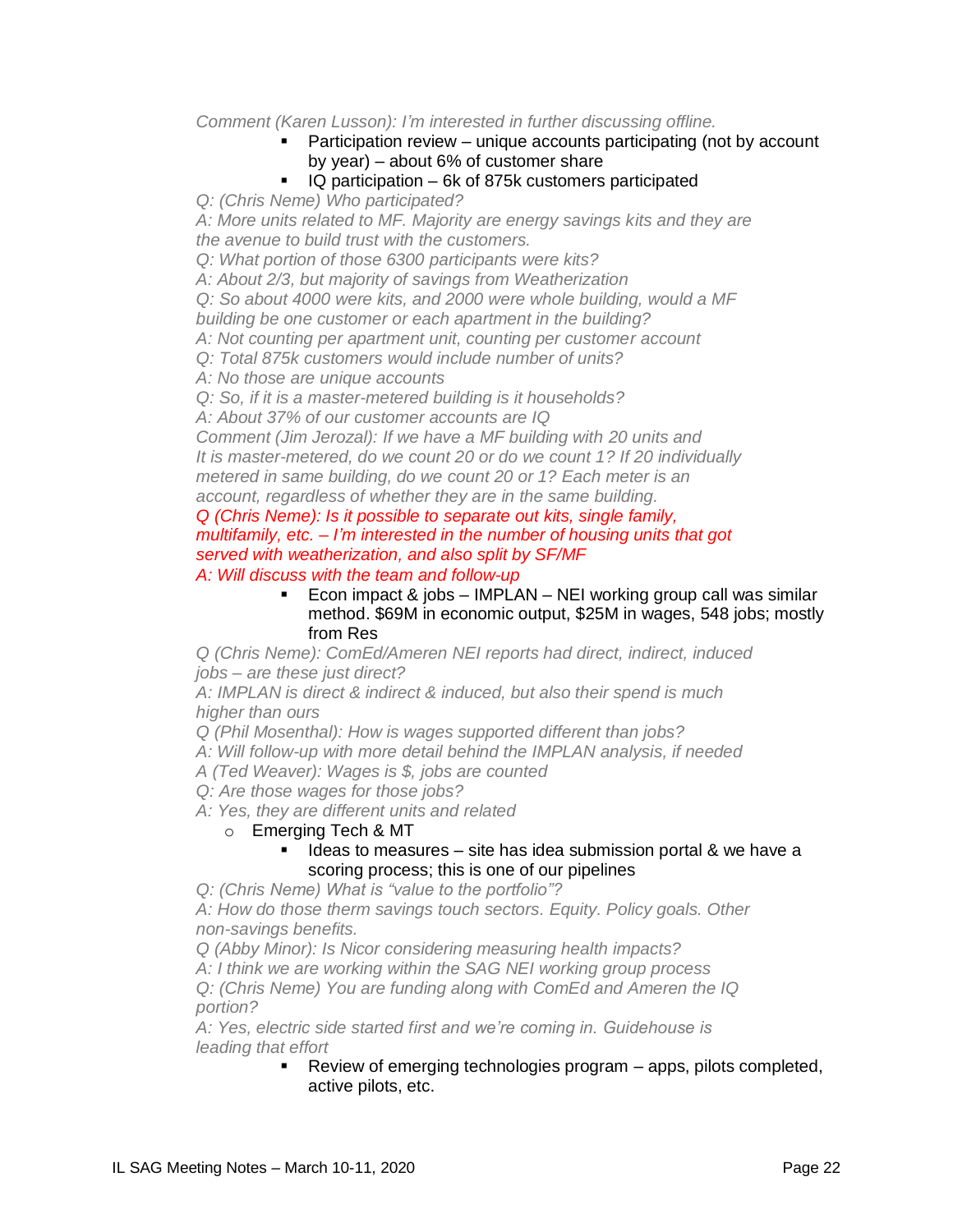- Review of 2019-2020 pilots venturi steam traps joint with Peoples Gas and Southern Cali Gas; submitted one pilot to TRMv10; windows joint with ComEd; review of technologies that are being piloted for 10 different pilot programs; GTI manages most of the pilots
- MT update
	- Working together with other utilities to leverage resources
	- Midwest and North American collabs
	- Review of Midwest MT timeline 2016-2019 and ongoing to 2021
	- 7 utilities over 3 states in Midwest
	- Review of MT definition we think we are in the early stages
	- Activities & initiatives (2020 & beyond)
		- o SAG MT Working Group
		- o Initiatives
			- BOC with MT
			- Code compliance
			- Midstream food service
			- Gas HPWH
			- Gas HP combi units
			- Condensing rooftop units

*Q: (Chris Neme) Great that you are engaged in MT with other utilities. One item not on use and want to pitch, is triple glazed high-perf windows.*  Lots of emphasis in water heating in your list but we have to focus some *attention on building envelope measures and with MT windows is somewhere it can work*

*A: Yes, that is an effort in the MW MT Collab at the 'opportunity brief' stage and there are opportunities for that, low-E window pilot, etc. Q: (Karen Lusson) Protocol question after all presentations – how do we go about getting answers to all of these questions that are asked? A: (Celia Johnson) We are taking notes and will be looking open questions and working with utilities to get those answers back to the group*

*Q: (Jennifer Morris) Are there currently any changes Nicor is thinking about for next plan cycle – any sneak peaks? A: Currently in that initial planning process*

# **Utility-Only Weatherization Overview**

### *Ashley Palladino, Resource Innovations*

- Program summary goal & program description Community Action Agencies (CAAs) delivery to IQ customers not otherwise eligible for IHWAP – this provides similar services that are "over income" for IHWAP to reach a broader section of customers
- January SAG meeting in Springfield focused on IHWAP-braided programs, and discussed building capacity at Agencies

*Q: (Karen Lusson) Can you speak about role of RI or utilities in determining how an Agency does or doesn't have ability to increase capacity (more workers, homes, MF buildings)? A: At a high level, through our role as the implementation contractor we are partnered with the IL Assn of CAAs and we promote their success especially the utility portion. Our role working collaboratively with our subcontractor is to assist the Agencies to identify opportunities to*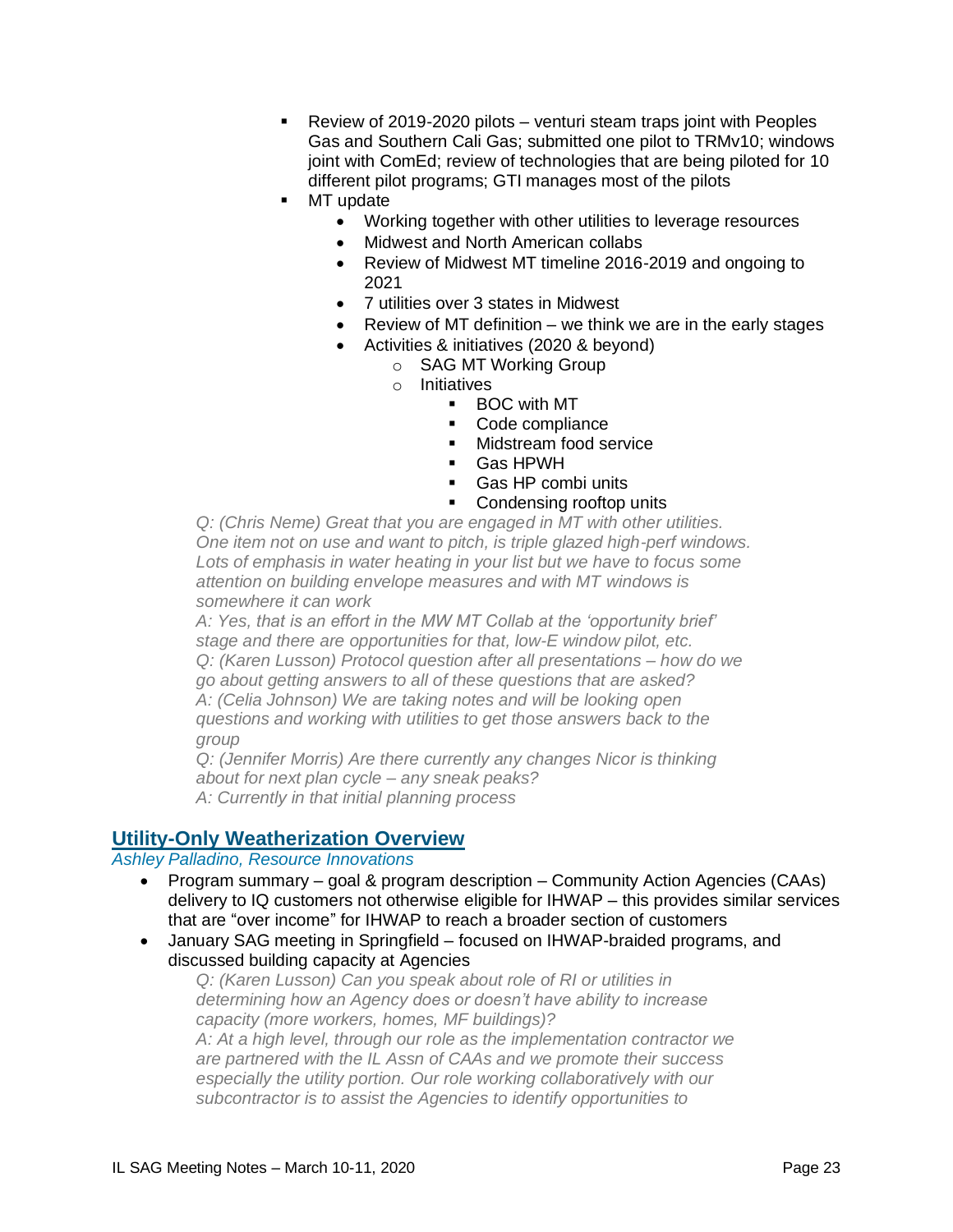*increase capacity. Agencies differ / have their own way of adapting operations to IHWAP, their own staffing and markets and contractors. Not specific to the presentation today but can talk more. Have been working with utilities to figure out how to support all the Agencies.*

*Q (Karen Lusson): I'm not sure I have a clear understanding of how the utilities or RI goes about determining whether weatherization is done through this program or through the Chicago Bungalow Program or Elevate MF efforts.*

*A: I can't speak on behalf of the utilities, since this presentation is specific to the utility only portion of Community Action Agency weatherization*

• Review of program ramp up (2017-2018 dev & launch; 2019 refinement, increase activity, revisions and customer experience; 2020 right-sizing budgets and capacity, emphasis on more braiding, implementation of revised guidelines)

*Q: (Karen Lusson) Did you work with Agencies on new guidelines & protocols?*

*A: Agencies were involved in those discussions and we listened to their feedback. We did not institute any rule changes without input and buy-in. There were some Agencies that weren't 100% happy but we are keeping communication open. Trying to be collaborative with real-world situations. Learning, adapting, staying flexible.*

- Program Detail (as included in supplemental Excel file shared)
	- $\circ$  The only diff between IHWAP and utility-only is income eligibility
	- $\circ$  Special exceptions for some customers that are IHWAP eligible on income but not for other reasons e.g. "re-weatherization" – serve customers that aren't otherwise being served

*Q: (Karen Lusson) Can you explain how that works? Do you go to each Agency's waiting list?*

*A: Each Agency manages their own list, with consideration of the utilityonly program. Some customers have come back, and agencies are aware they exist and they can put in pipeline for utility-only. The utilities have the intel on their customers that can help the agencies, but the agencies select.*

*Q: What about Agencies that only do braided or don't do Weatherization but have customers that want Weatherization?*

*A: For Agencies that aren't part of utility-only side, we haven't run into a situation of a backlog of customers that can't be served. But that certainly is a possibility that might be an opportunity for the Agency to refer.*

*A: (Nick Horras) I work with all 18 agencies in N. Illinois. Some agencies are capacity limited or haven't got a high demand. They have provided some market rate program info to customers over 200% to go into other programs, and there is a short list of those over 200 that they are trying to serve.*

*Q: (Chris Neme) Coming back to mechanics of how this works. My understanding is that customer under 200% wouldn't be on a waiting list because they didn't qualify to be on the waiting list because they received Weatherization back in the 90's – am I misunderstanding?*

*A: I wouldn't consider re-Weatherization customers as "waiting list" customers but there can be customer inquiries. If Agency has backlog of IHWAP qualified customers with lower priority, a lot at the bottom of the list might take years to get to on waiting list but if there is an urgent need the utility-only could serve that. Due to benefit from sharing funding with*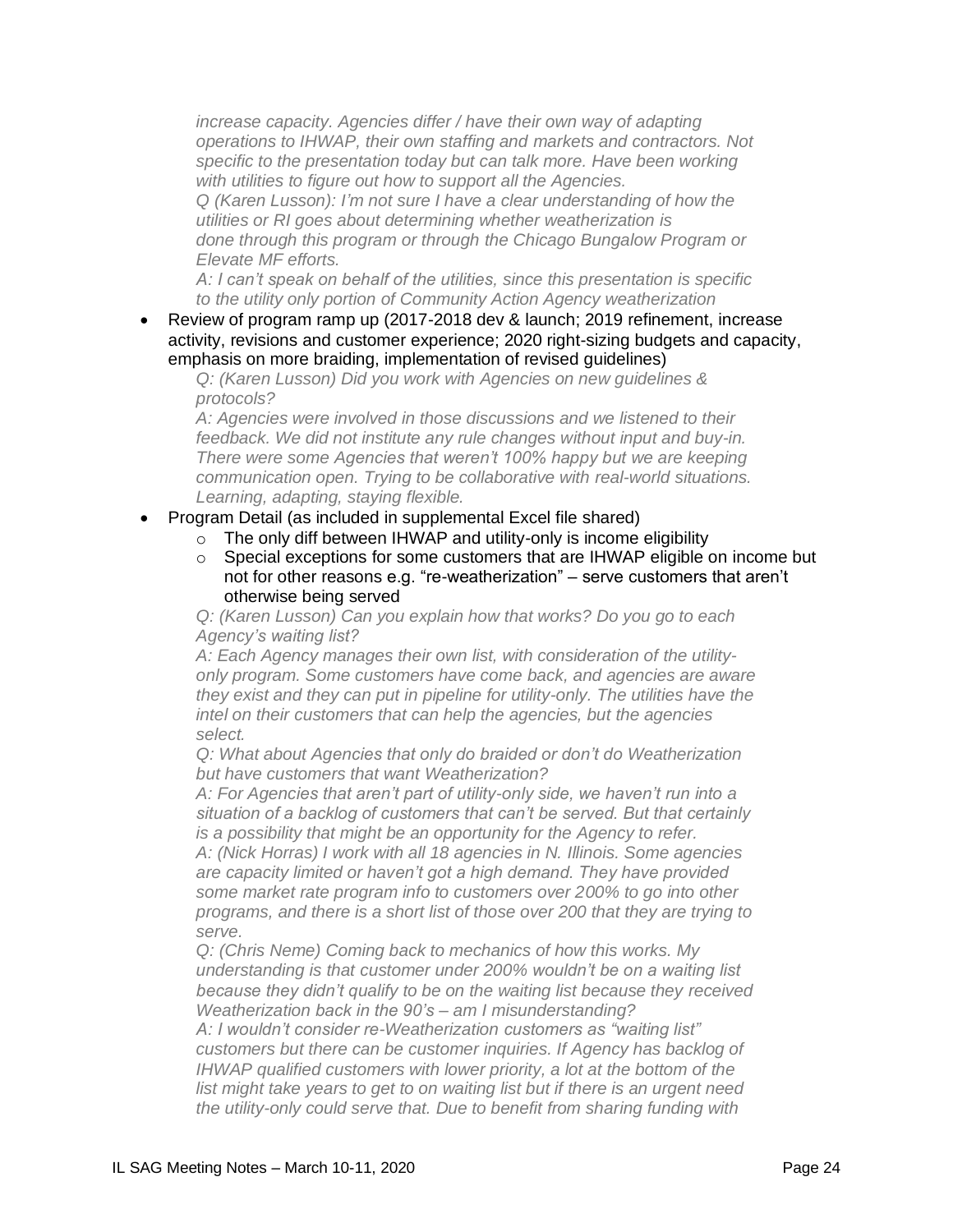*IHWAP we pull more of the special exception customers. Q: 2 categories of under-200% customers – after cut-off date re-Weatherization customers not eligible under rule; 2nd category is rare exceptions where customer would be eligible but is so far down on list and has urgent need. Is that right? A: Exactly. And those are fairly low volume.*

- Measure details
	- $\circ$  Use IHWAP guidelines though there are some select baseline changes for utility only – some qualification required for some installs
	- o Incentives are all no-cost to customer. Admin adder for contractor pricing agreements as per IHWAP.
	- $\circ$  Same measures offered (though some baseline differences) exception that utilities offer only fridge replacement (braided has fridge & freezer)
- **Considerations** 
	- $\circ$  Partnership has provided ability to serve new segment and growth for agencies
	- $\circ$  Some leveraging of IHWAP operations and guidelines & some utility specific differences from existing IHWAP/CAA operations
	- o Goal to increase diverse business participation as contractors

*Q: (Karen Lusson) Any specific discussion of a more regional approach to price negotiation?*

*A: We may have touched on this at last SAG meeting; this is under discussion*

- o FY vs CY funding cycles; working on expanding & capacity building
- **Participation** 
	- o Review of SF numbers (2018-19 actual, 2020 plan)
	- $\circ$  Lower incentive budget for 2020 plan right-sizing
	- $\circ$  A big more cost-effective on spend per home so dollars will stretch a bit further

*Q (Karen Lusson): Significant increase from 18 to 19 for SF util-only, but only modest for IHWAP portion. It all involves the Agencies. So how does that impact the Weatherization effort? Why such a modest jump in Weatherization braided but huge jump in utility only?*

*A: Good question. To be clear, all numbers are for CAA-delivered. Braided started mid-year, agencies increased braided at different paces at end of 2018, so limited customers served through utility-only CAA in 2018. So as much as we could do with that late start. Modest increase here on braided side, the full 12 months of activity on the utility only side has filled in gap periods. Are planning for an increase in braided homes in 2020.*

*Q: So, who assumes the role to make sure Weatherization effort (fed funded) isn't being short-changed to ensure that the utility-only program is focused on? Trying to understand that dynamic. Ideally all utility dollars would be channeled into low income Weatherization and maximize the leverage with federally funded program because that is where the most need is.* 

*A: I think utilities would agree. We are prioritizing braided jobs over utilityonly. Agencies are managing spending their full IHWAP budgets and we are working to make sure utility-only isn't overburdening them. Not every Agency is doing utility-only, so we work with those who are unable/burdened are not required to do so.* 

*Q: (Karen Lusson) I think that is an important concept that each utility has to be committed to. Even though they have goals and more control over*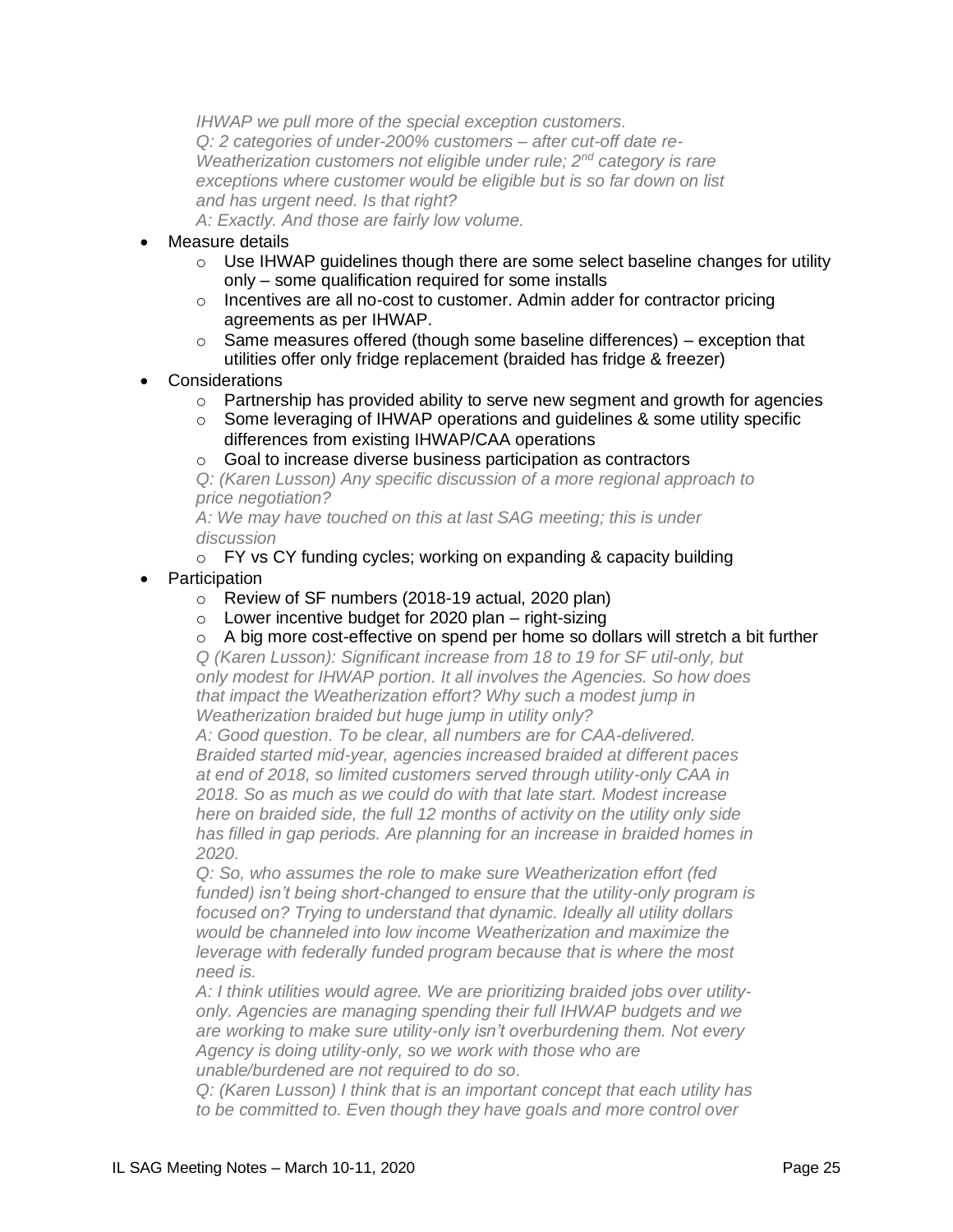*the utility only, but funding should be maximized in federally funded Weatherization*

*Comment: (Chris Neme) The way I read these, there is an incentive to do that – utilities have an incentive to maximize braided. Incentives are utility only cost is much higher.*

*A: Changes in 2020 were to do that – making changes without impacting customer benefits, health, safety, etc. Bring cost per home in line with tenable long-term. Relatively conservative forecast. Expect to achieve better results.*

*Q: (Chris Neme) This is labeled incentive spend. Does that include audit & delivery costs?*

*A: Yes, material and labor and all costs incurred by CAAs as shown on previous slide*

- o Review of MF numbers MF side has similar trends as SF. Emphasis on braiding as many dollars as possible. Increase MF participation.
- $\circ$  Review total spend (SF & MF) numbers fairly even on homes served between 2019 and 2020 even with a budget reduction.

*Q: (Karen Lusson) Q for Nicor Gas- can Nicor explain decision to allocate for braided vs this program vs non-joint program?*

*A: Noting that how we determine braided vs utility-only comes from agreement with the Agencies' input*

*A: (Mike King) Basically the shortfall from the spending first year when there was money left over, we fully funded 19-21 but still had money to spend so we designed another channel to help benefit customers in that space to receive services just through Nicor gas, while still fully funding IHWAP space.*

*Q: So, Agencies told Nicor that they can only take X amount of money from Nicor for Weatherization/utility-only program?*

*A: No, how IHWAP was funded was fully funding the forecast. Forecast for 2018 wasn't hit so it was re-forecasted. Slow start to 2018 production*  left surplus 2018 budget left-over. We fully funded the 2019 capacity the *Agencies wanted, so we started up a contractor channel to benefit IQ customers and still funded all the other programs at 100%. [Continued unresolved discussion on funding allocation and joint weatherization work; Action: SAG Facilitator will follow up with Karen Lusson to clarify any remaining questions. Follow-up item: Karen Lusson is interested in an update on utility coordination on weatherization initiatives]*

# **Ameren Illinois Portfolio Overview**

*Kristol Simms, Ameren Illinois (with Matt Armstrong and Deb Perry)*

- Portfolio Overview
	- $\circ$  Review of 2019 results 98.4% electric, 127.1% gas (pending eval)
	- o Most successful: IQ, Biz Standard
	- o 7X increased diverse vendor spend & contractors
	- $\circ$  Consistent with yesterday discussion with COVID-19 some of our activities are changing – more web-based outreach rather than large events, looking at how retail products programs will go, and talking about DOE requirements – looking for more creative ways to serve customers with EE as things change
- *Q (Chris Neme): For the \$108.8M spend, what was the overall budget?*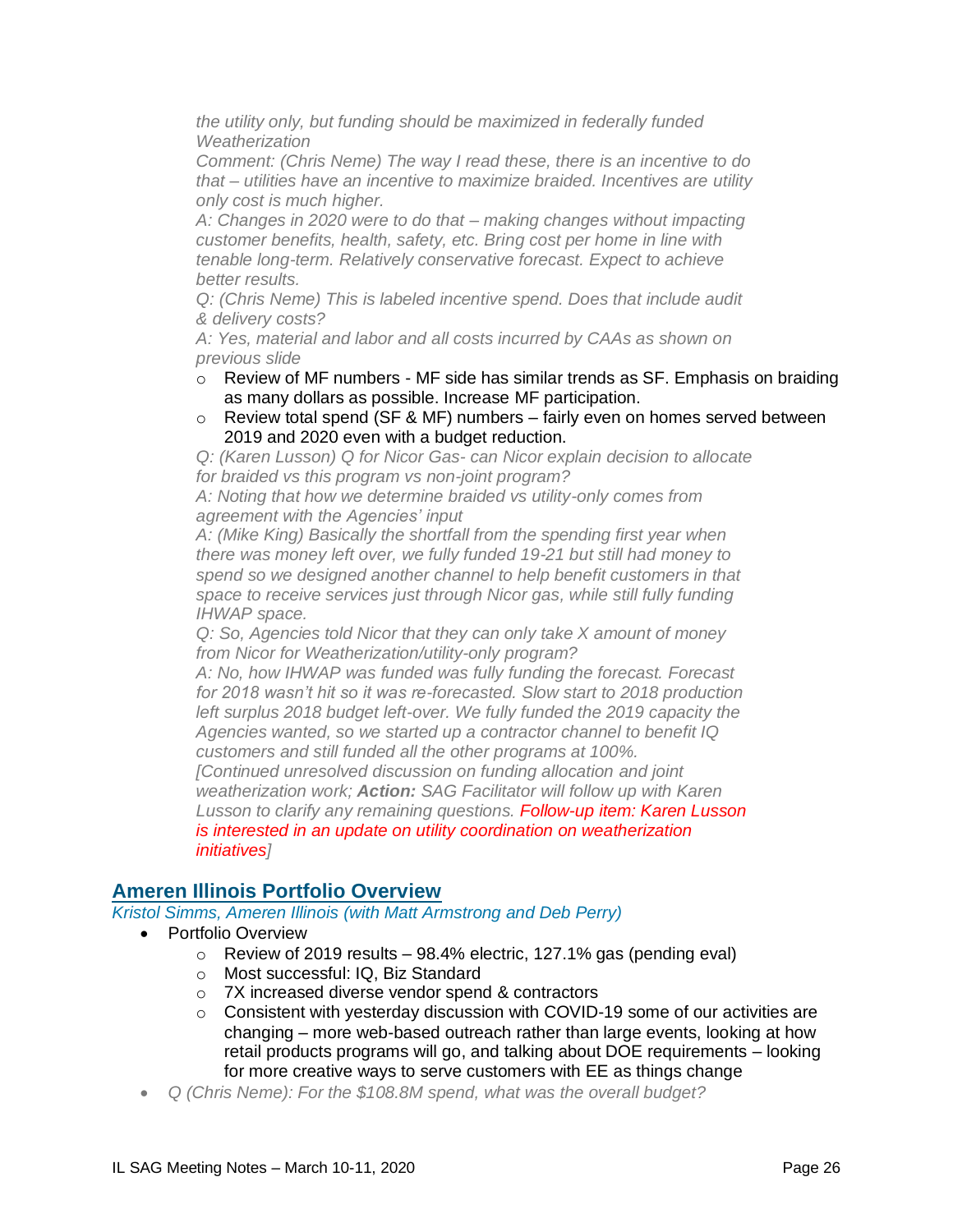• *A: About \$114 between two, but that will include some portfolio costs. Overall, about \$2M under-spend.*

### *Deb Perry, Ameren Illinois*

- Residential Initiatives
	- o Behavior mod discontinued mid-year 19, not offered in 20
	- $\circ$  Direct distribution school kits 59% low income areas phenomenal feedback
	- $\circ$  Retail products very successful, significant portion of portfolio (58% of res goal, half of that in budget)

*Q (Karen Lusson): Why was thermostat free if not LI?*

*A: Offering was in areas where there wasn't another opportunity to obtain product*

 $\circ$  HVAC – achieved goal; in 2020 will have more focused on ductless mini-split and HPWH

*Q: (Chris Neme) ASHP numbers those are general centrally ducted systems?*

*A: Not cold climate or ductless – as you said the standard offering*

- $\circ$  Appliance recycling met goal & distributed EE kits along with to LI/MI customers; no participation challenges; significant pipeline (3 weeks scheduling)
- $\circ$  IQ 4 channels (SF, CAA, MF, Smart Savers); website & specialists
	- **EXECT** IQ Registered Program Ally SF households; met goals, lots of demand; partnered with Nicor to serve an overlapping community (just starting)

*Q (Karen Lusson): Is this the CAA Weatherization program?*

*A: No this is our market-driven program, targeted at 200-300% that aren't served by Weatherization*

*Q (Cate York): Is smart savers active in 2020?*

*A: Yes, we will address in a few slides*

*Q: (Karen Lusson) This is 200-300% customers not 200% to 80% AMI? A: Yes*

- IQ CAA braided funding channel; achieved goals; successful; worked closely with agencies and overcame some of our early forecasting and reporting hurdles; work-in-progress but good to date
- IQ MF achieved goal; outreach coordinator was wildly successful; change for 2020 – long measure life weatherization items added to focus on long-term savings

*Q: (Karen Lusson) Can you talk about the measures installed? No MF braided with agencies?*

*A: Correct, our Agencies have not had any interest in offering MF so far Q: Can you describe diff between IQ Prog Ally vs Braided?*

*A: IQ PA channel no doors, windows, roofs or refrigerators – only approved measures in plan. Weatherization can do other things, we fund what is in our plan through braided.* 

*Q: Can you compare the measures?*

*A: (Kristol Simms) We can send a list that compares all the measures*

*Q: (Chris Neme) MWh savings per house for braided is 2500 kWh per home, trade ally channel is 4000 – much higher. Sense of why? More electric heated homes?*

*A: Will take that to our technical review team to put together an answer*

▪ IQ Smart Savers – thermostats – met goal; satisfied customers; pilot in 2018 and went full this year; local and diverse delivery allies; very happy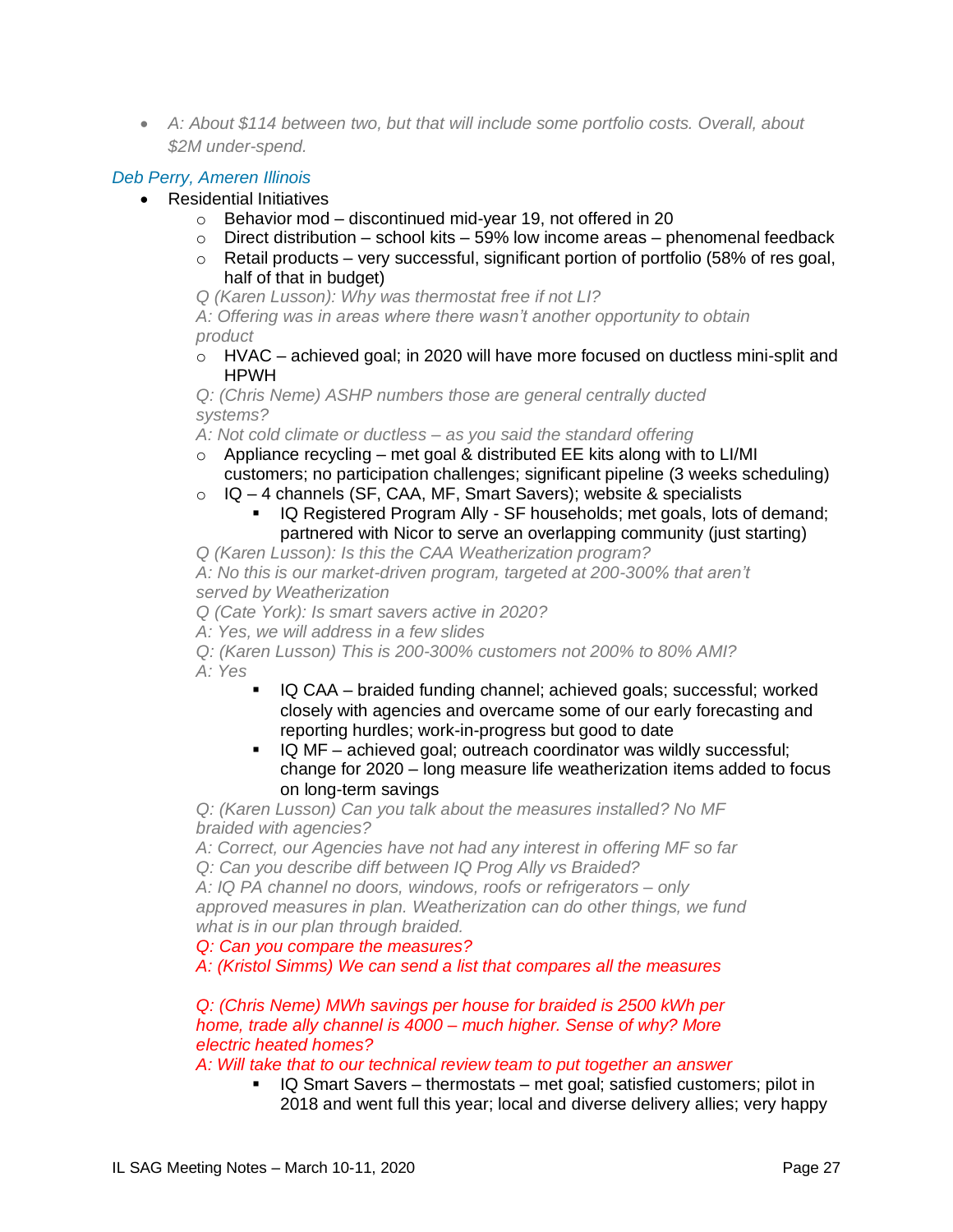*Comment (Kristol Simms): Anticipate good Q2-Q4 run pending response to pandemic*

*Q (Chris Neme): Any DR program outside of EE? A: No*

*A (Kristol Simms): We have our real-time pricing program for customers to react, but it isn't the same as some of the utility DR programs*

*Q (Karen Lusson): These were actual installs by Ameren implementers? A: Local and diverse allies were used to do the installs*

*Q: (Karen Lusson): Do you have protocols to determine where it makes sense to install a smart thermostat? E.g. Elderly at home all day, other issues. Can you talk about whether installer has protocol to determine the right fit?*

*A: (Kristol Simms) Customer choice program – can be installed by customer or they can choose to have it installed by ally. Doesn't require wifi connection. Customer can choose to participate. We are just making it easier for 6000 LI costumer to take advantage of smart thermostat technology*

*Comment (Karen Lusson): NCLC issued a position paper on this that I'm happy to share.* 

#### $\circ$  Public Housing – smart thermostats needed some education on value but that is ticking up; outreach coordinator is excellent

*Q: (Chris Neme) Can you explain the building envelope project? A: Air sealing & insulation – only MF channel we were able to do building envelope work in 2019 & hope to change that and get it in more channels Q: Therms per building – only about 400 per building, seems small*

*A: Can look into it and verify numbers with you*

- o Multifamily non-IQ channel
- o Residential Changes for 2020
	- OBF program up and running (highest denial reason past bankruptcy; credit score hasn't been a barrier so far but are monitoring)

*Comment (Karen Lusson): Should add a protocol to ensure OBF recipient is not a LI customer who would otherwise get for free A: Understood*

■ New Initiatives (HPWH, HVAC res, building envelope, retail products platform)

*Comment (Kristol Simms): Retail product platform as noted yesterday by ComEd and we're interested in that too*

> Workshop agreements (mini split, window AC, market survey on resistance heat replacement with ASHP, one-stop shop)

*Q: These workshop agreements are all IQ related? A: Yes*

*Comment: (Phil Mosenthal) Good to identify electric heat plus central air – good for standard ASHP*

*Comment: (Chris Neme) This is all IQ so if they ASHP could replace furnace and AC and get both savings*

### *Comment: (Phil Mosenthal) If they have ducts, then they could use a traditional system*

#### *Comment (Ameren): Will provide more information*

### ■ Focus on savings with >10-year measure life – long-term savings to meet CPAS

*Comment (Chris Neme): NRDC appreciates the 2020 changes and all of*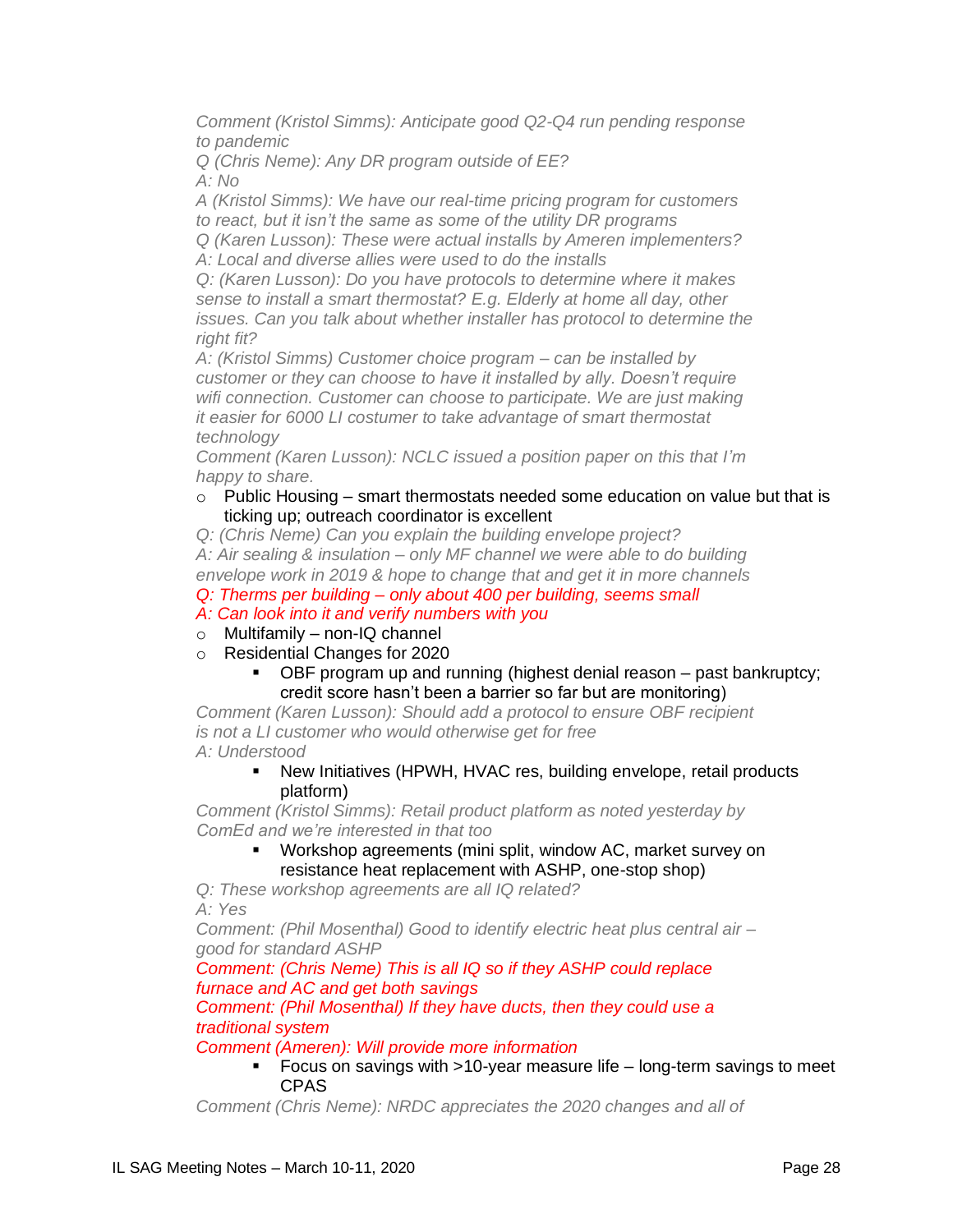### *Kristol Simms, Ameren Illinois*

- Business programs
	- o Standard Jarvis Electric ally exceptional & shared some info; one ally performed 267 projects for example
	- $\circ$  Custom focus in 2020; underperformed in 2019 but momentum and traction; Energy Analyzer pilot using AMI data; CLIP program building a pipeline that could go through 2021
	- $\circ$  RCx not much to report on additional highlights beyond the slide
	- $\circ$  Street lighting successful and growing; municipal and Ameren-owned; potential is somewhat limited over next few years; community benefits beyond savings
	- o Biz initiative changes for 2020
		- Increase electric custom savings (50% higher)
		- Focus continues on standard and small biz (long measure life)
		- Workshop agreements (process energy advisor pilot, EE as a service pilot)
		- **Energy Analyzer (Agentis) tool**
		- Exploring virtualCx offering (Power Take-Off)
		- **EXECTE:** Leveraging financing partners

*Q (Phil Mosenthal): On increasing custom savings, do you have any particular strategies to talk about*

*A: Yes, process energy advisors are definitely working toward increasing that custom projects segment. Also working with wastewater treatment plant opportunities. And CLIP program increased incentive for large projects has brought us a huge pipeline. Building momentum. Dollars have shifted to the custom program to help pilot some of these initiatives. Q: (Chris Neme) Through prescriptive or another channel, what uptake on* 

# *demand control ventilation?*

### *A: (Andy Vaughn): Will look into this*

*Comment (Chris Neme): The reason I ask, my sense from other jurisdictions is that market penetration is low and savings potential is large. Lots of reasons customers don't adopt them but it's something to think about for future efforts, even a MT type initiative.*

- *A: (Kristol Simms) We can follow up more about that, thanks*
	- Potential Enervy pilot customer education online pilot
		- Pursuing quantification of market effects claim savings where we are impacting the market without incentives

### *Matt Armstrong, Ameren Illinois*

- Market Development Initiative
	- o Market development, diversity, economic empowerment
	- $\circ$  Goals: Increase participation & engagement by customers & communities; increase local, diverse candidates for jobs; expand or launch new local and diverse businesses in EE space
	- $\circ$  MDAP market dev action plan diagnostic attributes, help focus efforts & partnerships
	- $\circ$  6X increase in diversity program delivery efforts compared to pre-FEJA
	- o Outreach efforts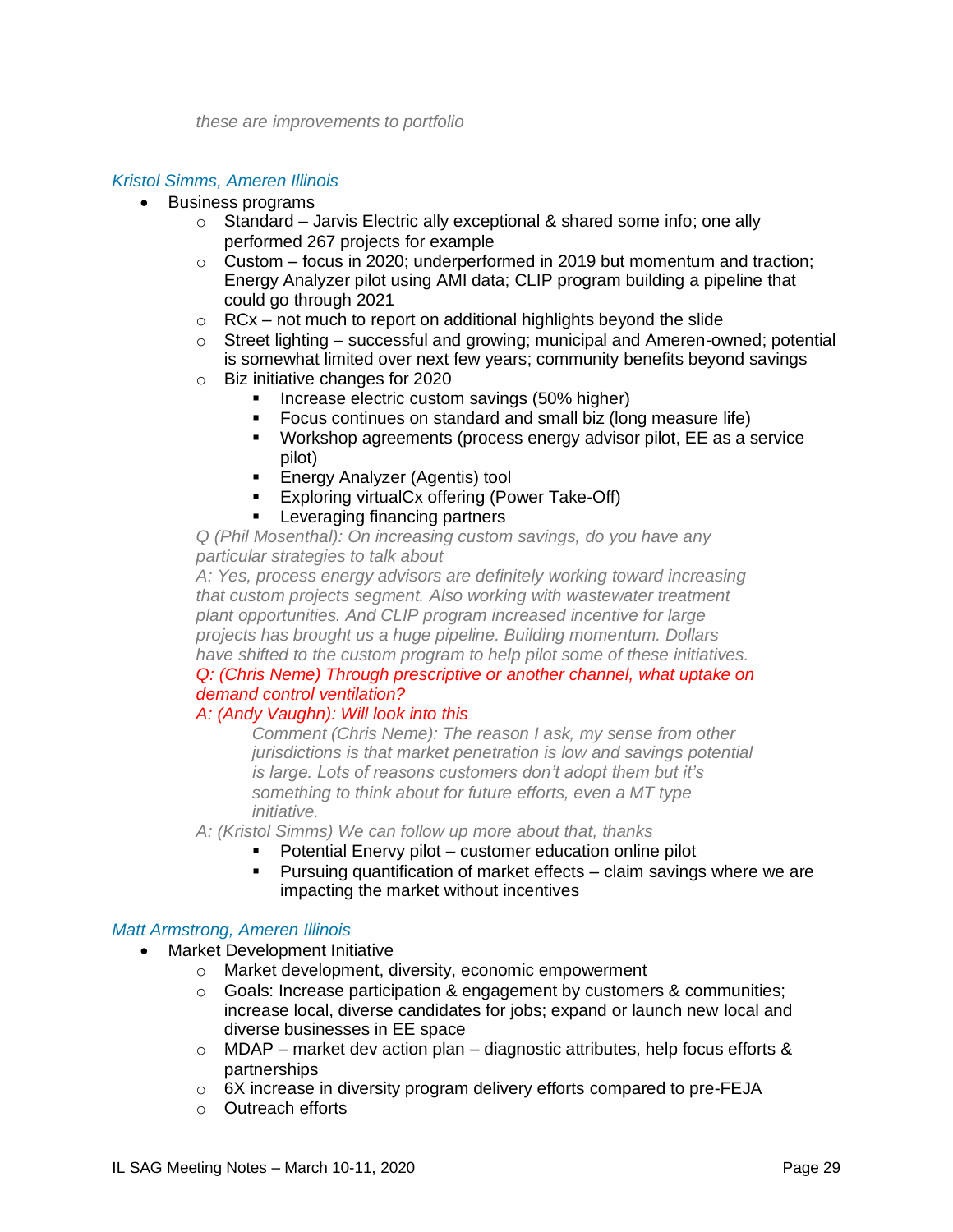- Senior Services; Neighborhood EE Day; Bill Pay assistance events with kits for bill credit eligible customers (LIHEAP & seniors); internships & scholarships; case studies
- o Residential
	- Customer kits CAAs target LIHEAP customers & seniors
	- Accessibility pilot [Video presentation of customer case study]

*Comments (Kristol Simms): For the accessibility pilot – partnered with Google and with local agencies to find families; served 11 so far and 19 planned for 2020; looking for reasonable ways to scale up. Families like this need connections with our programs.*

- Workforce development research with SEDAC; offering jobs board with them; working toward a summit and a pilot
- $\circ$  Participation metrics for MDI diverse vendors, local and diverse program allies, interns, scholarships, CBO projects
- $\circ$  MWBE program allies review of numbers; growth between 18 and 19 7.9% overall increase; looking to promote other sectors including LBTQIA

*Q (Chris Neme): Can you speak to what is driving the growth – what is it about MDI initiative that contributes as compared to other parts of portfolio? How are you tracking whether MDI is driving this? A: (Kristol Simms) We are partnered with Walker-Miller to do a specific effort to impact these allies – we have a list of potential allies and when we refer potential allies to W-M for evaluation and outreach, then refers back to Ameren with recommendations. They serve as the advocate and screening for working with those companies. We have provided some other support such as a staffing grant to companies willing to commit to serving more of our portfolio. We make clear to our implementer that we need significant outreach from them for local and diverse contractors for installs as well. That was launched through MDI and will move into the larger portfolio.*

*Q: Walker-Miller is funded through MDI? A: Yes*

#### *Kristol Simms, Ameren Illinois*

- Budget shift 2020
	- $\circ$  Compare to filing can review this slide on your own
	- o Compared to 2019 implementation plan
		- Biggest electric variances: IQ program spend reduction; increase biz custom; adding OBF and a customer co-pay for some customers

*Q (Karen Lusson): How does OBF trigger a 34% IQ reduction? A: Budget was a lot higher on IQ than planned, we modeled with some OBF and co-pay in there; Now that we do a portion of the cost is covered by customer instead of just for program*

*Q: (Chris Neme) is this just for 200-300%?*

*A: All IQ*

*Comment (Karen Lusson): I am concerned about impact to IQ customers A: This shift lines up the budget with our Commission-approved plan A: If a customer can participate in IHWAP, that is better, but if they participate in an Ameren program then there is a co-pay Q: How do you make sure a customer isn't accidentally going into an Ameren program?*

*A: Customers choose to participate. We would happily share education*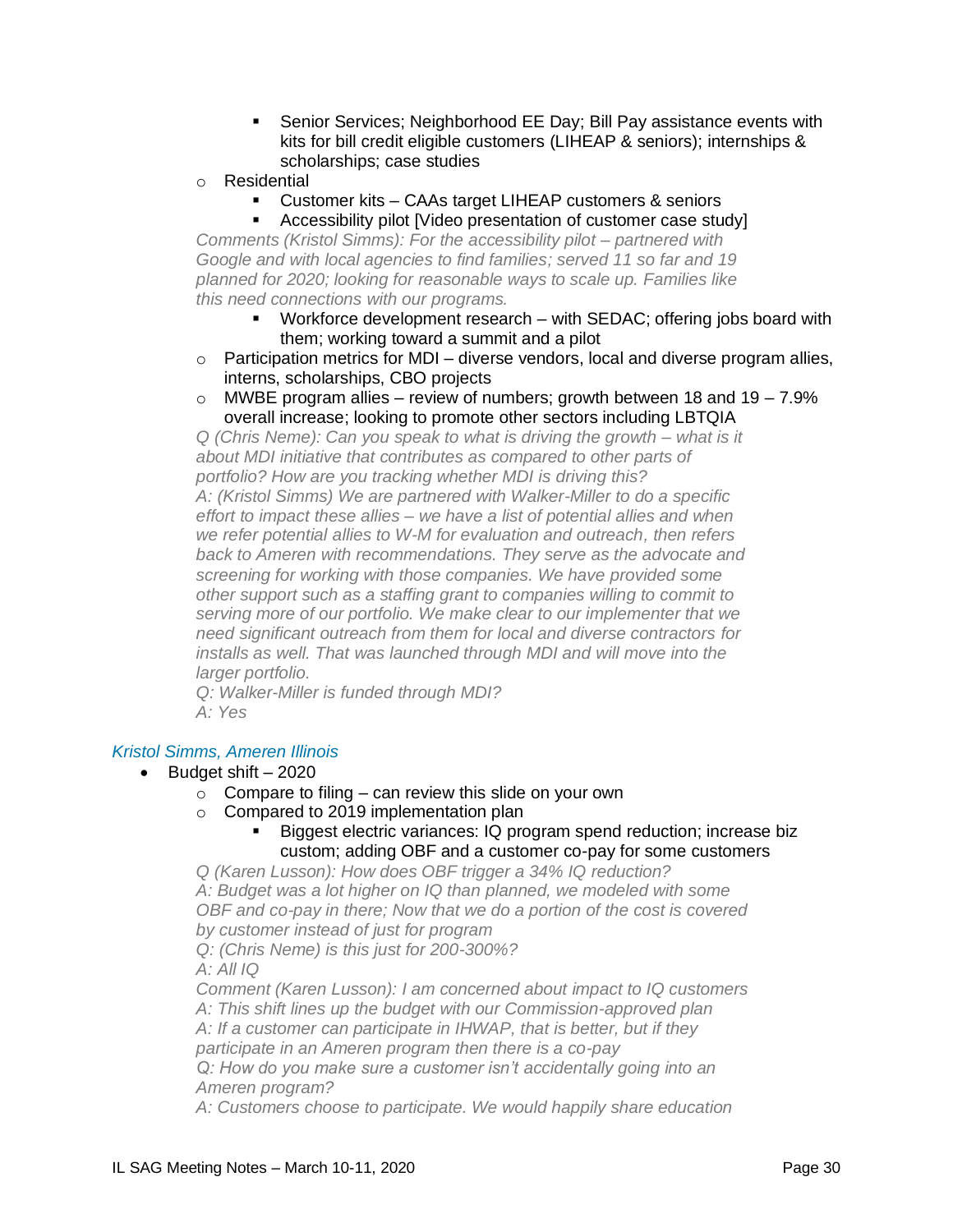*materials with customers to help understand why they would participate. Comment (Karen Lusson): I look forward to talking more offline* 

• PY 19 success stories included for your own review

# **Cannabis Energy Efficiency Opportunities**

### **Recent SAG Discussions on Cannabis**

#### *Celia Johnson, SAG Facilitator*

- Recent SAG discussions on Indoor Ag/Cannabis:
	- o November [2019 SAG Meeting](https://www.ilsag.info/event/tuesday-november-19-sag-meeting/)
	- o [February 10 SAG Teleconference](https://www.ilsag.info/event/monday-february-10-sag-teleconference/)
- Following recent discussions, a list of initial SAG cannabis questions was created: [Open](https://s3.amazonaws.com/ilsag/SAG-Open-Cannabis-Questions_final-draft_3-6-2020-for-review.pdf)  [SAG Cannabis Questions for Discussion](https://s3.amazonaws.com/ilsag/SAG-Open-Cannabis-Questions_final-draft_3-6-2020-for-review.pdf)
- IL Dept of Ag will discuss responses to initial SAG questions
- ERS will discuss Massachusetts experience

# **IL Department of Agriculture**

*Robert Baren, IL Dept of Agriculture*

- Currently receiving applications for growers; deadline is Monday
- Will be more opportunities to talk more broadly after we're past this application/licensing phase [note: licensing will be finalized July 1]
- #1-2 Definition of "canopy space"
	- o Yes, it's a moving target
	- o Includes all space within boundaries
	- o Anticipated area is leaves of mature plants but could include stacking
- #3 Rules requirements for greenhouse #3
	- o Do not anticipate
- $\bullet$  #4 Can producer change facility after licensing, what are requirements?
	- $\circ$  Changes have to be submitted and approved including submitting new documents
- #5 How often will the grower need to provide reports on production weights? o Constant – seed-to-sale electronic monitoring through BioTrack
- $\bullet$  #6 Can the Department share a list of facilities applying or permitted to grow cannabis with the utilities (specifically craft growers)?
	- o Will grant 40 craft licenses by July 1, 2020, and that info will be public at that time
- #7-8 HVAC compliance
	- $\circ$  Important for application scoring, therefore cannot go into detail at this time
- #9 Ongoing monitoring
	- o Must meet reqs of application and enforcement is at discretion of Dept.
	- o Current hiring ramp-up for on the ground oversight
- #10 Medical vs Recreational Facilities
	- $\circ$  Two acts that cover this
	- $\circ$  Department has licenses for 21 Compassionate Use of Cannabis Act growers they got ability to an early application license for recreational. All 21 did apply. Requirements were based on the CUCA which meant there were not new requirements under these licenses
	- o Craft grow facilities cannot produce for medical.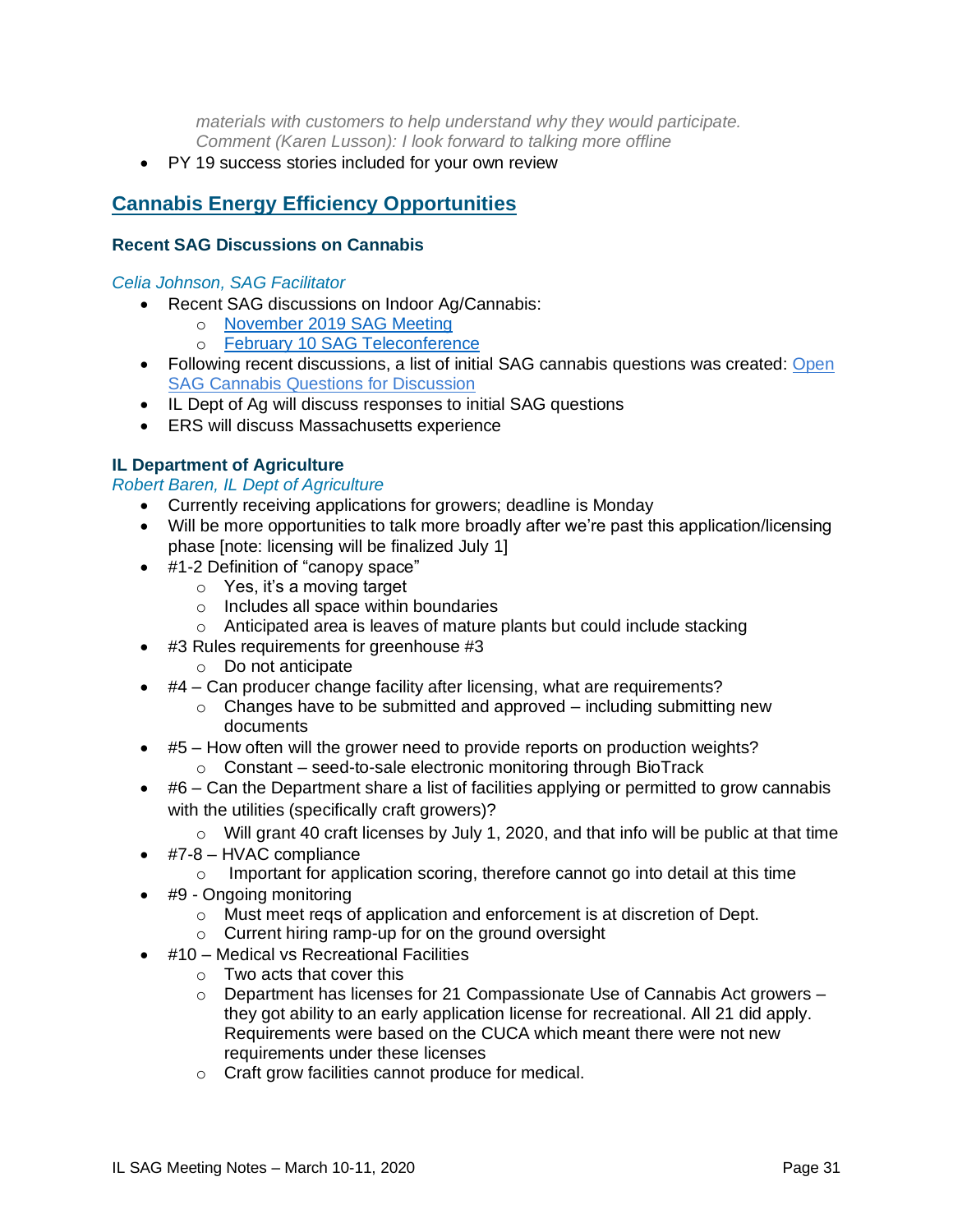- $\circ$  Guidelines for medical are part of the rules through the Compassionate Use Act so no change at this point
- #11 Water
	- o Licensees must meet requirements of application
- #12 Expansion
	- o Must be approved and meet requirements of law
- Additional comments
	- $\circ$  Some limitations and guidance placed in law for energy efficiency. Willing to explore and work with licensees on more efficient methods. There are some bright lines there, but folks should feel free to work with licensees to identify more efficient practices for those licensees. Deviation from initial application has to be approved by Department.

*Q (Zach Ross): On Q9 enforcement – you didn't mention EE specifically here, I imagine enforcement will extend beyond EE and might be a priority. What extent will EE consider in enforcement? It would be great to continue to discuss with the Department.*

*A: Can't comment right now due to open application process. Right to assume that a product for human consumption (esp. federally listed one) a process has to make sure the product moves through the legal IL system in such a way that it makes it way 100% intact to consumer. That should not be viewed as limiting any other enforcement or review.*

*Q (Phil Mosenthal): Is approval for changes going to be easy or involved? A: Everything involves process; it has not been a complaint from previous licensees on the speed of review process even with spooling up a new industry. Delays create problems and we want to avoid that. Has to be deliberative process.*

*Q (Chris Neme): Follow-up; if a grower works with utility to come up with changes to their plan so they would exceed EE standards, there would need to be a review at the Dept to re-sign off on proposal? A: Yes*

*Q (Chris Neme): If utilities were able to come up with a prescriptive package of modifications to the type of equipment that is installed under the EE requirements, could there be some pre-approval in concept of a prescriptive path for 'automatic' approval?*

*A: Will discuss internally with legal.*

- *Q: (Celia) After July 1, can we have another conversation?*
- *A: Absolutely*
- *Q: (webinar) Is there any way for group to follow updates?*
- *A: Cannabis licensing website through Dept of Ag website, lots of information*

#### **Next steps:**

- 1. SAG Facilitator to schedule a follow-up discussion with IL Department of Agriculture on cannabis following July 1<sup>st</sup> licensing.
- 2. SAG Facilitator to follow-up with IL Department of Agriculture on the concept of 'prescriptive EE package' suggested during meeting.
- 3. For additional information from the IL Department of Agriculture, visit the Adult Use Cannabis page of the Department's website: <https://www2.illinois.gov/sites/agr/Plants/Pages/Adult-Use-Cannabis.aspx>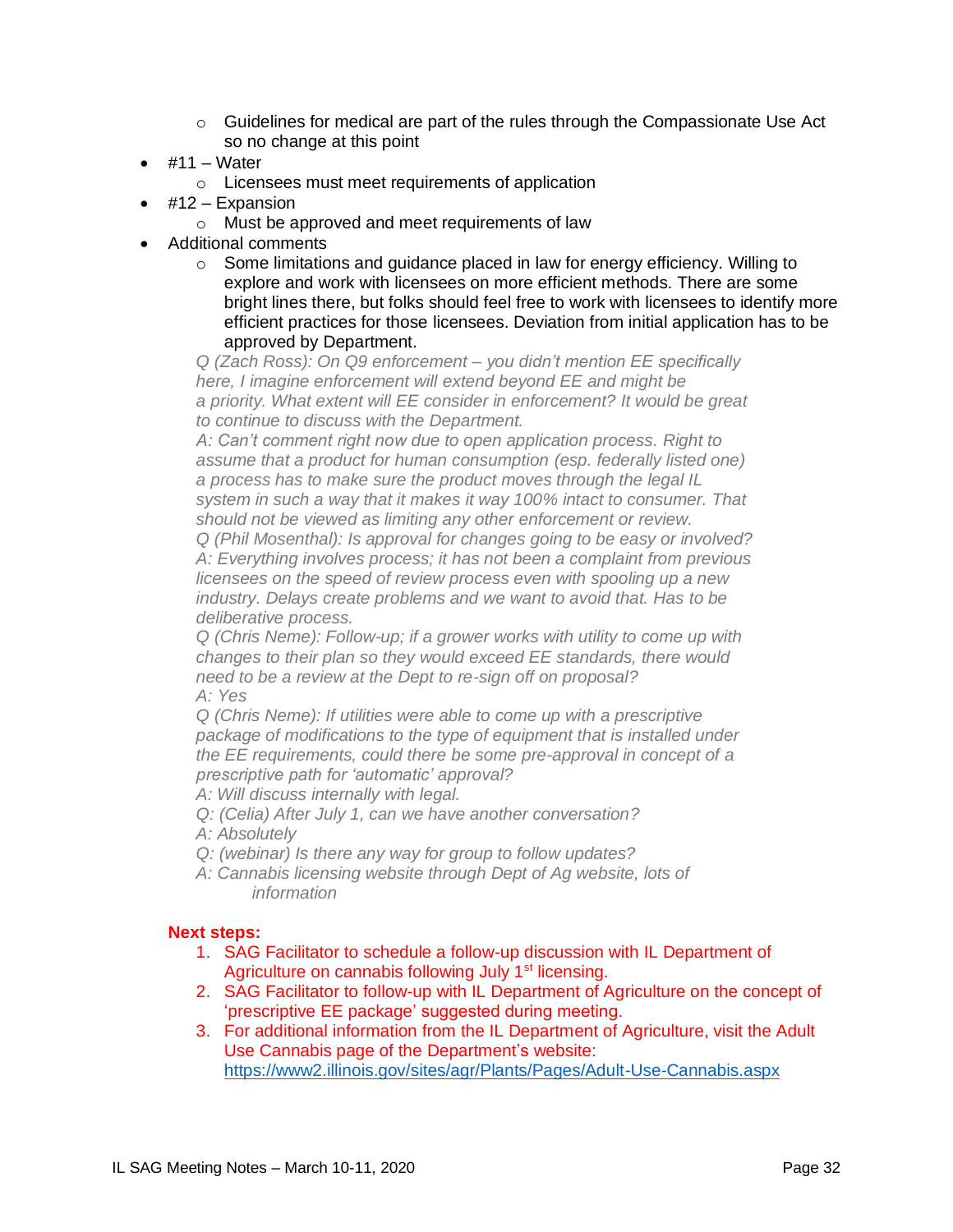# **Massachusetts Baseline Study**

*Nick Collins, Energy & Resource Solutions (ERS)*

- Background about ERS & presenter
- MA and IL regulations
	- o Lighting power density
		- MA loose definition of canopy, broadly defined confusion in calculations; recently updated but didn't add clarity really. Is clear definition that lighting is across full facility so can vary in areas
		- MA alternate path DLC qualified product list (slightly better than) LED only meets this.
		- $MA is possible$  to meet facility level req using industry standard HPS lamps because of nebulous canopy definition. Avg density 512.08 μmol. Could also reduce plant area and use HPS and same canopy by definition – light intensity goes way up to 775 μmol but LPD is functionally compliant.
		- MA cultivators are sacrificing production space to keep using HPS and still meet reqs. Really reluctant to give it up.
		- MA others are using LEDs easier to transition non-flower parts of production to LED and lower energy intensity. Everything on LED except flower rooms, and flowers are checkerboarded with LED/HPS.
		- IL definition is still somewhat nebulous about canopy though what I just heard might help that. Definition will require all LED, nothing else can meet that efficacy. Need more clear definitions.
		- o HVAC
			- $MA$  meet building code (and none specifically apply... hard on the engineers). Surveys are conclusive that the regulations have not influenced HVAC design
			- $IL$  interesting callouts for ductless splits & variable refrigerant flow but not actually a good fit for indoor ag facilities. Sensible Heat Ratio – sensible heat/load over total heat/load. Ratio shows how much dehumidification you need.
			- IL SRH of mini-split and VRF are 0.7-0.9 so cooling not dehumidifying. Flower room SHR is 0.4-0.8 so mismatch between equipment and load it is asked to serve. [Supplemental dehumidification always needed in MA with splits, 30% of VRF.]

*Q (Jim Jerozal): Dehumidification is one thing, what about heat to maintain temperature in grow space e.g. polar vortex. Will that be an issue as well for this type of product and how long can it withstand a temperature dip?*

*A: Great question, a few thoughts. Generally, cannabis facilities even in cold climate are exothermic. Especially with staggered flower room operation which has a flat, consistent load profile. Low heating needs even in cold climates because fixtures with HPS produce so much lighting heat.* 

#### *Q: Is that high-eff lighting?*

*A: No, standard HPS. Even those converting to LED just need less cooling but still not any additional active heating. Another point in cold climates are packages unitary or split systems locking up without a lowambient kit. Off the shelf equipment running year-round may just freeze up the unit even in normal winter. Overheat in short order in a normal winter.*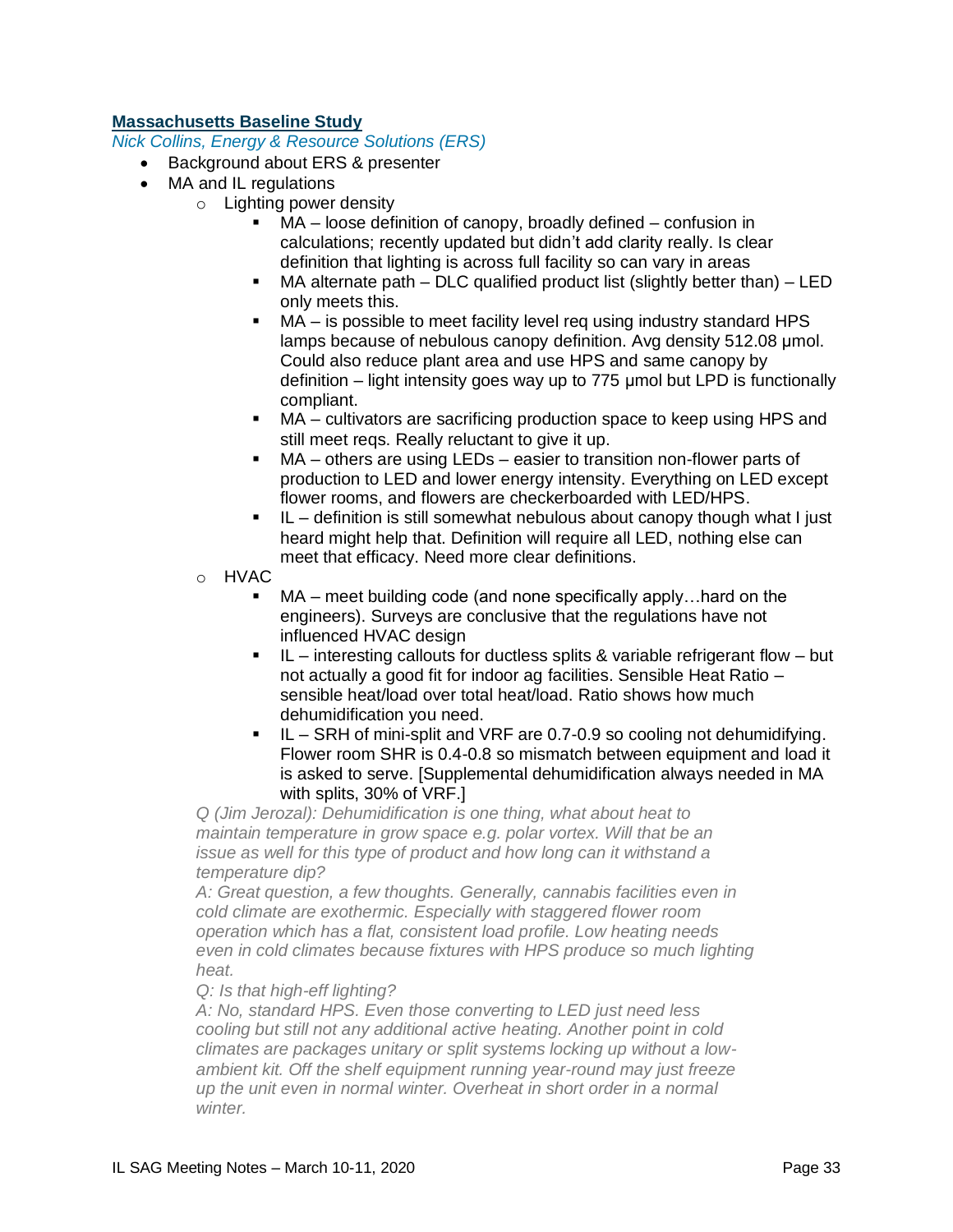*Q: Is cannabis tolerant of heat/humidity changes?*

*A: Fairly tolerant. Borders on frost tolerant. Can tolerate heat for a while. Humidity is the biggest issue – mold, mildew, pests.*

*Q: What is done to mitigate typically when those systems freeze up? Does it vary tolerance dep on strain?*

*A: Quality of plant can be affected by any brush with bad conditions and some strains are heartier than others. Typically, rooms will overheat with a freeze up, so they either run the "house lights" fluorescent strip lights to maintain the photo period somewhat even with lower intensity as long as the period stays consistent.* 

- MA Baseline Study
	- $\circ$  Funded by utilities/PAs. Trying to understand the facilities and how to evaluate these programs in ex post evaluation
	- o Interview based approach
	- $\circ$  CCC regulations for lighting are a challenge based on industry standard practice (double ended HPS 1000W)
	- $\circ$  Technical baseline and regulated power density definition don't match not equivalent light delivery
	- $\circ$  CCC knows about the ambiguous canopy definition and won't do anything about it right now so they only have to "fix it once" when the figure it out
	- $\circ$  It will be a component of review and enforcement but not clear yet how that will come out.
	- o Compliance paths currently: More LED or sacrifice production space
	- $\circ$  Photosynthetic Proton Flux Density (PPFD) has to be equivalent amount of light the plant is getting at the surface of the leaf.
	- o Regulations have not impacted HVAC design. Broadly, smaller facilities use DX HVAC – mini-splits are very common. Large facilities are using chiller-based systems (gas fired is common)
	- $\circ$  Initial memo issued regarding retrospective evaluation for immediate resolution; prospective report has been intentionally delayed for some more information development from CCC. Will be out to PAs the 25<sup>th</sup> for review and out sometime in April.
	- *Q: How many facilities in study?*

*A: In MA baseline study, there were interviews with architects, engineers, etc. who worked on just over half of the operating facilities in MA. 14 out of 28, perhaps.*

*Q: If there is an area with LED and flowering area with HPS, does state take into consideration that HPS is not used for 100% of production hours?*

*A: If you are checkerboarding, then it's looking to model that design for PPFD and the input wattage to get lighting density.*

# *Q: (Celia Johnson) Will you be able to share that final baseline study report with SAG when it is available?*

*A: Need to clear this with the MA utilities but have heard they are eager to share it with Illinois.*